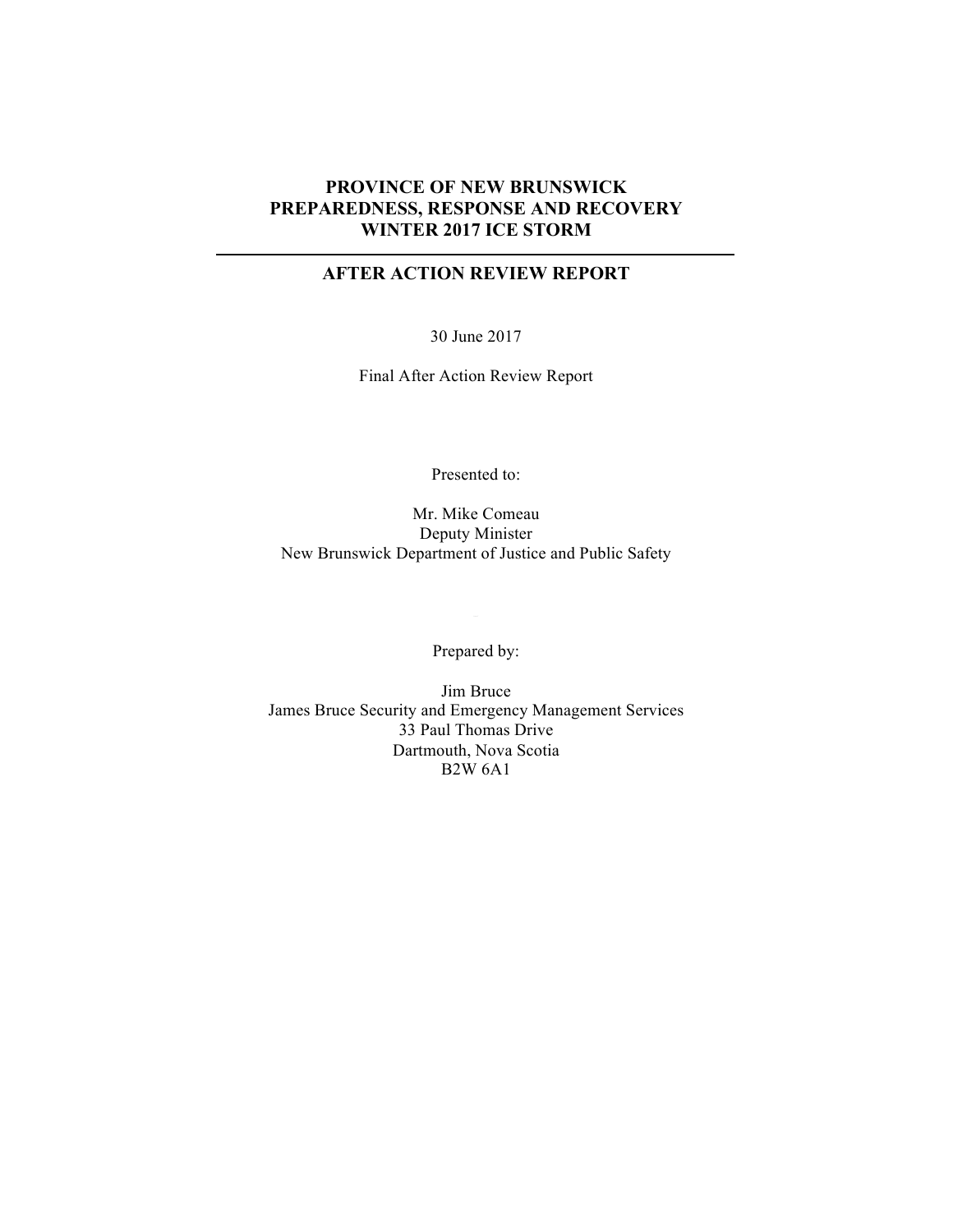# **TABLE OF CONTENTS**

| $\mathbf{1}$                                                     |  |
|------------------------------------------------------------------|--|
| 1.1                                                              |  |
| 12                                                               |  |
| 13                                                               |  |
| 14                                                               |  |
| 1.5                                                              |  |
| 1.6                                                              |  |
| $\mathbf{2}$                                                     |  |
| 21                                                               |  |
| 2.2                                                              |  |
| 2.3                                                              |  |
| 2.4                                                              |  |
| 2.5                                                              |  |
| 2.5.1                                                            |  |
| 2.5.2                                                            |  |
| 2.5.3                                                            |  |
| 2.5.4                                                            |  |
| 2.5.5                                                            |  |
| 2.6                                                              |  |
| 2.7                                                              |  |
| 2.8                                                              |  |
| 2.9                                                              |  |
| $\mathbf{3}$                                                     |  |
| <b>ANNEX A - SUMMARY OF OBSERVATIONS AND RECOMMENDATIONS  26</b> |  |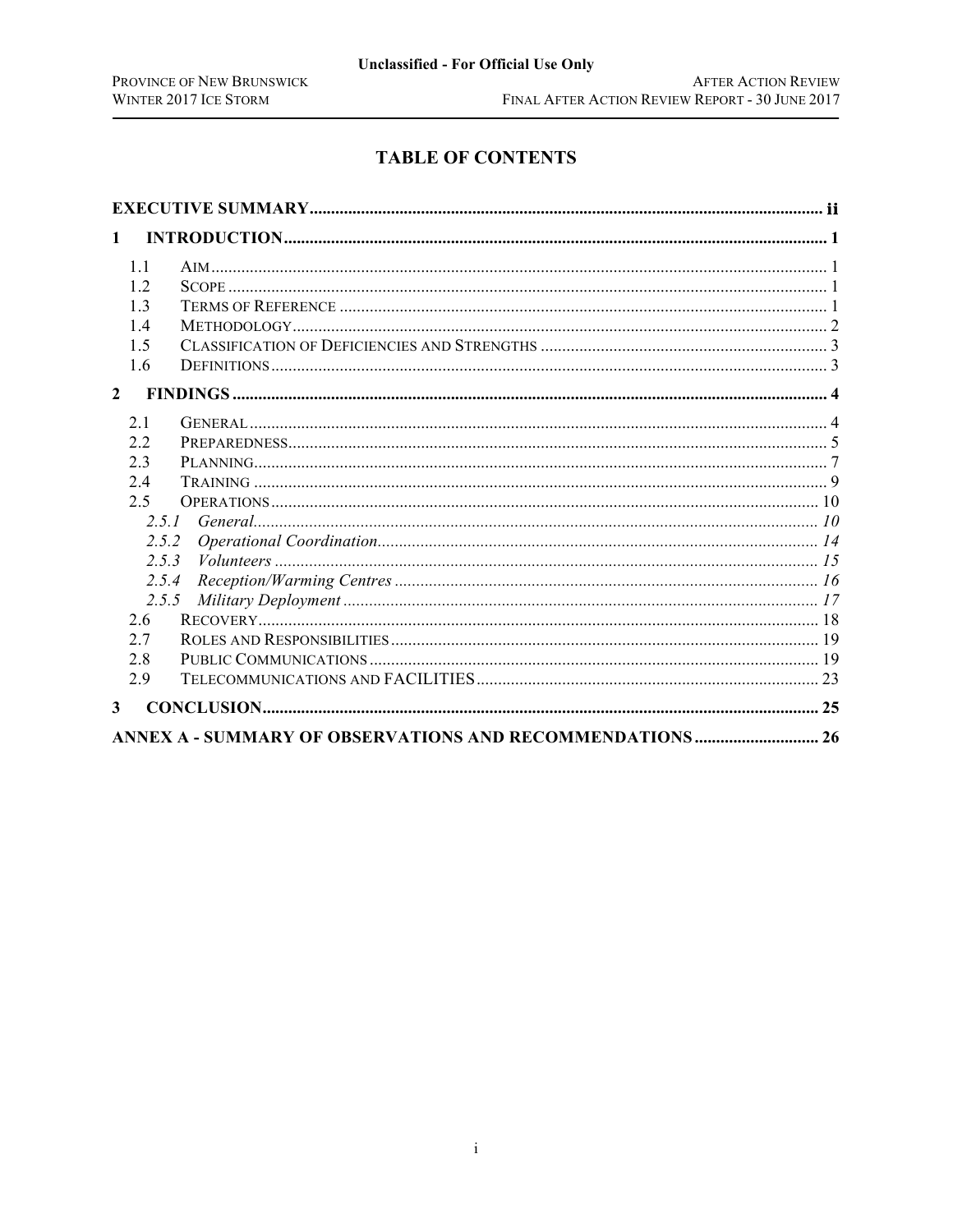## **EXECUTIVE SUMMARY**

During the period 24 January - 6 February 2017, New Brunswick (NB) experienced an ice storm which resulted in a catastrophic loss of electrical power throughout central, south-central, eastern, and northeastern NB including the Acadian Peninsula. This caused unprecedented power outages of more than 130,000 NB Power customers, or about 286,000 people. Kent County, Miramichi, and the Acadian Peninsula areas were the hardest hit. Power failures of this magnitude and duration were unprecedented, requiring NB Power to request mutual assistance from partner service providers in neighbouring jurisdictions. New Brunswick Emergency Measures Organization (NB EMO) co-ordinated the response operations with local authorities to provide resources and assistance as required for the protection of lives and property, in accordance with their mandate. To assess the effectiveness of current plans and procedures, and in keeping with the Department of Justice and Public Safety (JPS) Continuous Improvement Program, JPS contracted Jim Bruce Security and Emergency Management Services to conduct a review of the preparedness for and the response to the impacts from the storm to determine what went well and what areas may need to be enhanced prior to any future occurrence.

Overall the provincial response was extremely well done. New Brunswick has a mature emergency management system that worked well during this event. Although there were two deaths and approximately  $49<sup>1</sup>$  illnesses from carbon monoxide poisoning, it is assessed that this was a direct result of the lack of public preparedness, not from inaction by the government. Although the risk of carbon monoxide poisoning is well known, people executed very dangerous behaviour, such as using generators and open flame heat sources in unvented areas. This dangerous behaviour continued even after the deaths were known and a comprehensive information campaign, including door-to-door welfare visits, was conducted.

Details of the review methodology and resultant findings are contained in the report. The significant findings are summarized below:

All required victim support services were provided in a timely manner.

Special care facilities, with the odd exception, are not prepared for a severe weather event. They are lacking fundamentals, such as an emergency management plan, backup power, and a business continuity plan.

The Regional Emergency Management Coordinator (REMC) organization is grossly inadequate. Currently there are six REMCs. Given the widespread impacts of the ice storm, the five REMCs who were available were barely adequate to manage the response. It is doubtful that they could manage an event with greater impacts and/or longer duration. With very few exceptions, rural municipalities and local service districts (LSDs) in the impacted area were not prepared for the ice storm and other emergencies. Emergency management plans and procedures were either grossly inadequate or nonexistent. Mayors and local officials understand and accept their emergency management mandate, but because of the conflicting demands for resources, have not maintained their emergency management program to an acceptable level. Given their resource levels this is not expected to change without an investment by the province. Currently, 23 municipalities throughout the province have not submitted emergency management plans for

 $1$  The Department of Health reported 49 people were hospitalized due to carbon monoxide poisoning, while NB EMO reported 45 victims. The Department of Health statistics will be used throughout this report.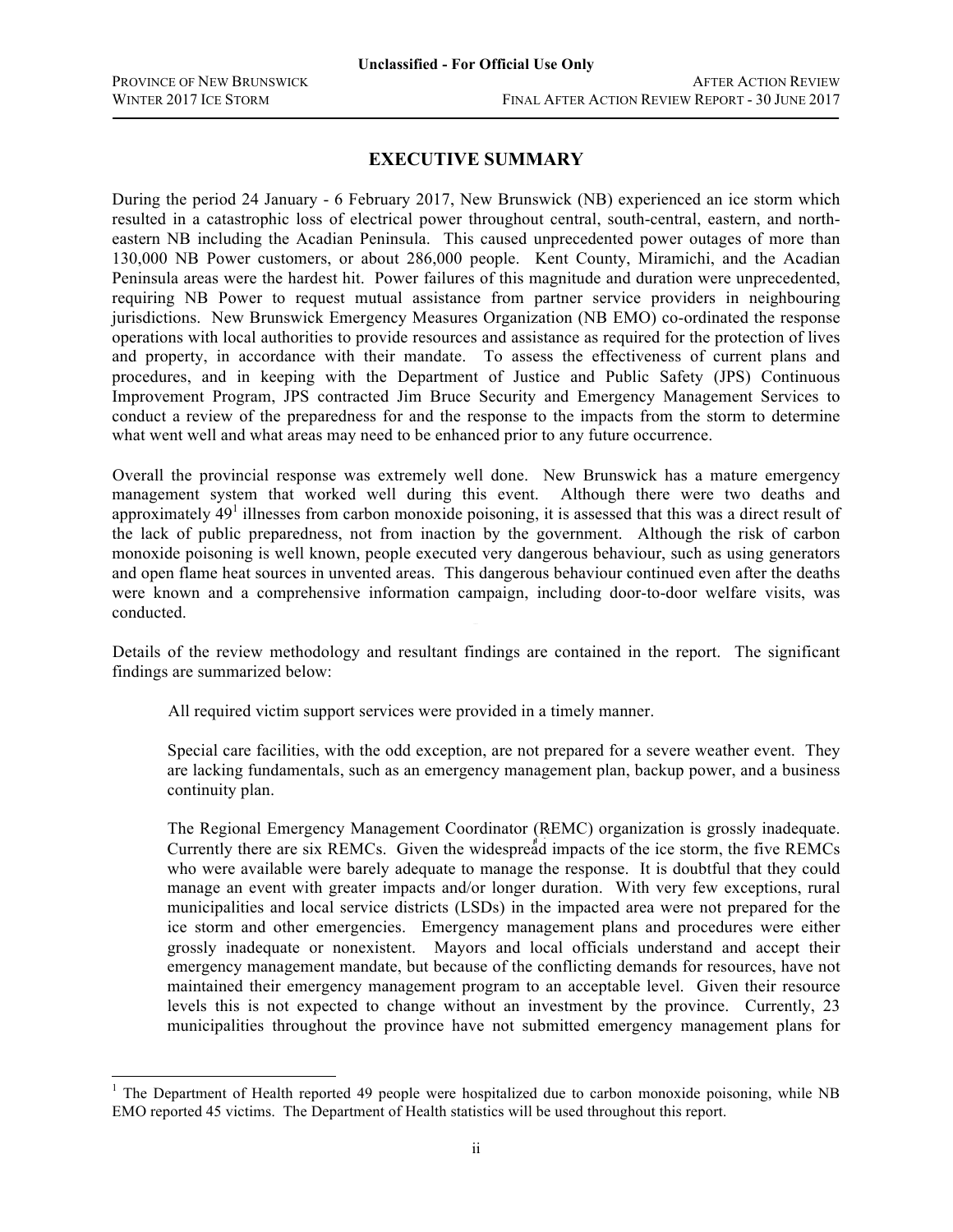review by REMC. Therefore, the situation is not expected to be much different in other rural areas in the province.

It must be stressed that the people in NB EMO and the municipalities/LSDs, including many volunteers and private sector organizations worked hard to ensure the safety of the population without power in very cold weather. Everyone involved in the response should be commended for their efforts.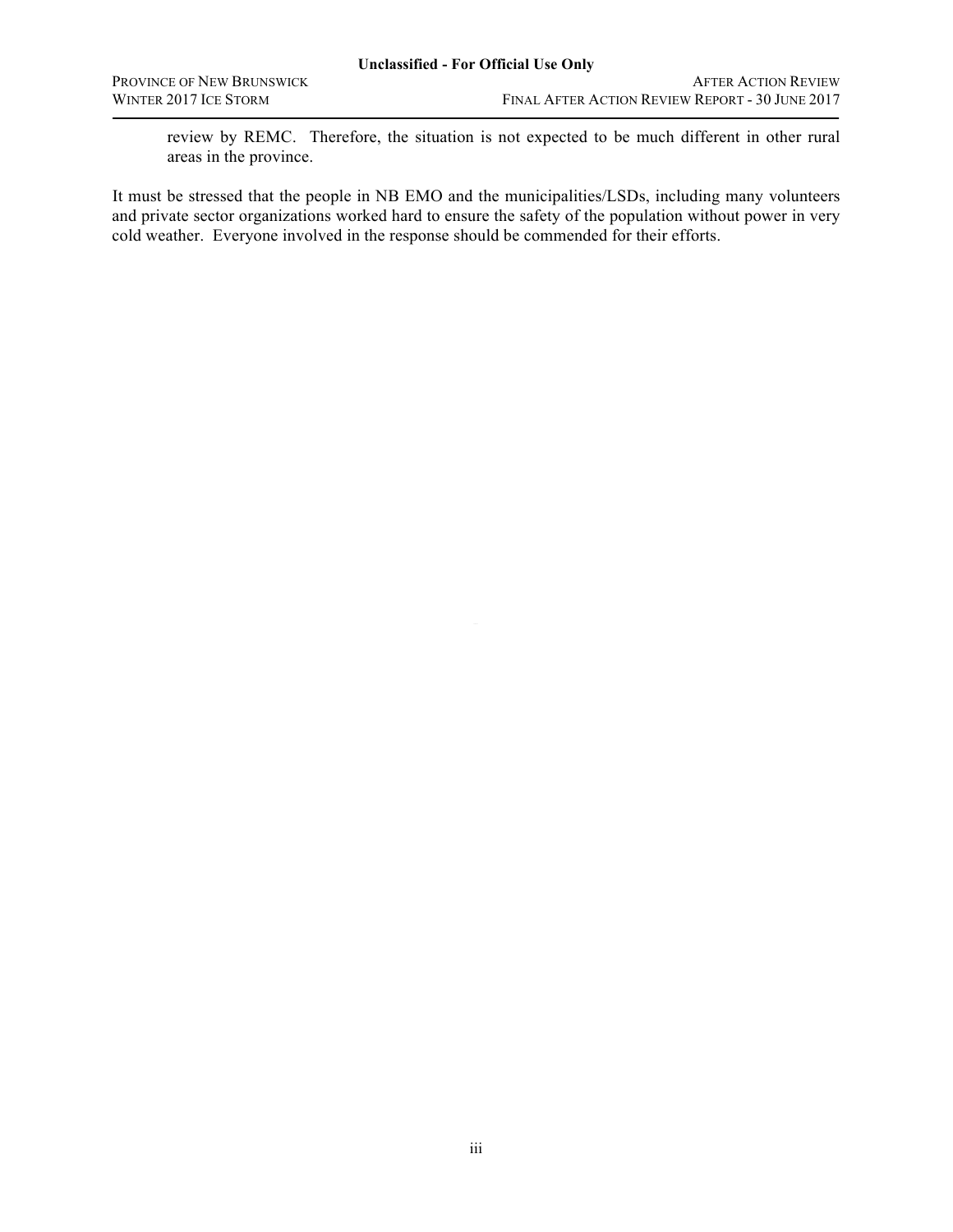## **1 INTRODUCTION**

During the period 24 January - 6 February 2017, New Brunswick (NB) experienced an ice storm which resulted in a catastrophic loss of electrical power throughout central, south-central, eastern, and northeastern NB including the Acadian Peninsula. This caused unprecedented power outages of more than 130,000 NB Power customers, or about 286,000 people. Kent County, Miramichi (Northumberland County) and the Acadian Peninsula (Gloucester County) areas were the hardest hit.<sup>2</sup> Power failures of this magnitude and duration were unprecedented, and required NB Power to request mutual assistance from partner service providers in neighbouring jurisdictions. New Brunswick Emergency Measures Organization (NB EMO) co-ordinated the response operations with local authorities to provide resources and assistance as required for the protection of lives and property, in accordance with their mandate.

In accordance with the Department of Justice and Public Safety's (JPS) policy on continuous improvement in security and emergency management, the JPS contracted James Bruce Security and Emergency Management Services to conduct an After Action Review (AAR) of the provincial, regional, and local preparedness, response and recovery to the ice storm. The intent of the AAR is to capture lessons learned from the event to further enhance public safety in the province.

## **1.1 AIM**

The aim of this document is to report on the strengths, weaknesses and gaps in NB's provincial, regional, and local preparedness, response, and recovery to the ice storm that occurred between 24 January and 6 February 2017. This report includes observations, deficiency classifications and where pertinent, recommendations.

## **1.2 SCOPE**

The review concentrated on preparedness, response and recovery actions in central, south-central, and eastern NB, and most predominantly north-eastern NB including the Acadian Peninsula.

## **1.3 TERMS OF REFERENCE**

The Terms of Reference were designed to ensure a comprehensive review of all aspects of NB's preparedness, response, and recovery to the ice storm at the provincial, regional, and local levels. The AAR Team was specifically tasked to look at:

- Plans and procedures;
- Electronic and physical documentation from JPS and other government departments produced during the event;
- Preparedness of all levels of government and appropriate stakeholders;
	- o An assessment of processes, plans and outcomes including, but not limited to: actions during the warning phase; actions during the response phase; and actions during the recovery phase;

<sup>&</sup>lt;sup>2</sup> Impacted Counties included Albert, Gloucester, Northumberland, Kent, Westmorland, and Kings County and surrounding areas. Power outages were reported in additional counties, but were restored relatively quickly.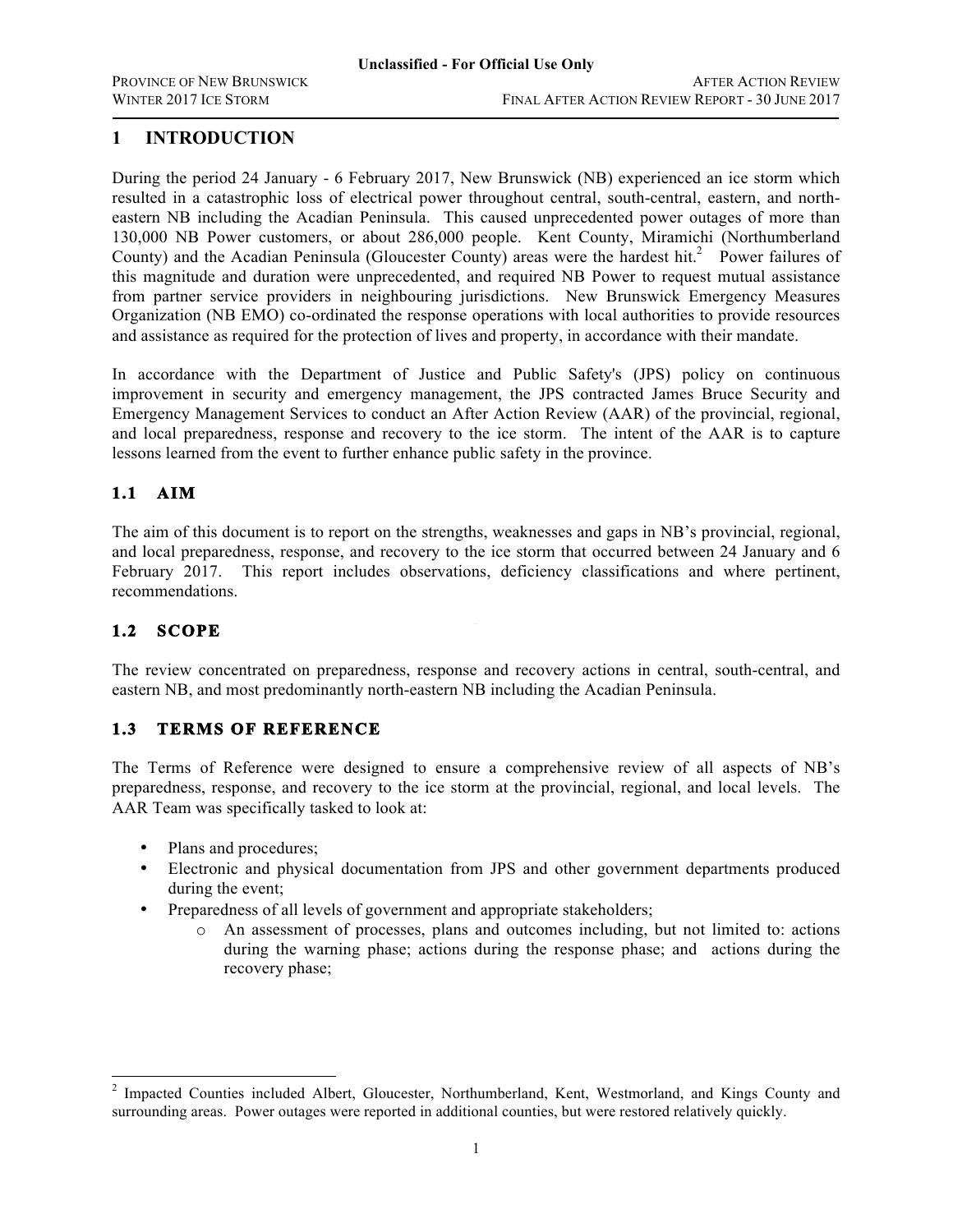- Interagency coordination including:
	- o New Brunswick Emergency Measures Organization;
	- o Deputy Ministers Committee on Security and Emergency Management;
	- o Critical infrastructure owners/operators (e.g., NB Power);
	- o First responders including 911 services;
	- o Municipalities;
	- o Non-governmental organizations (NGOs) and volunteer organizations; and
- Public messaging.

## **1.4 METHODOLOGY**

A list of key actors/stakeholders and issues related to the event was generated in consultation with the JPS. Focus group sessions/town hall meetings were conducted with government, community leaders, critical infrastructure owner/operators, first responders, and the public. Individual feedback sessions were conducted with select stakeholders. Interviews were conducted in person or by telephone. The feedback from all sessions was analysed to identify gaps, weaknesses, and strengths in the preparedness, response, and recovery capabilities at the provincial, regional, and local [municipal and local service district (LSD)] levels. Key actors and stakeholders included representatives from: provincial government departments; first responder organizations (police, fire, and ambulance); municipal government; LSDs; nongovernment organizations; the private sector; and the public.

Representatives from the following departments, municipalities/communities, and non-government organizations were interviewed:

### **Provincial Departments/Organizations**

- Ambulance New Brunswick (ANB)
- 911 Call-Taking Service
- New Brunswick Emergency Measures Organization (NB EMO)
- Department of Justice and Public Safety (JPS)
- Department of Health (DH)
- Department of Social Development (SD)
- Department of Environment and Local Government
- Department of Energy and Resource Development
- **Executive Council Office**
- Office of the Premier

#### **Municipalities/Communities**

- Kent County
- Miramichi (Northumberland County)
- Acadian Peninsula (Gloucester County)
- Local Service Districts Advisory Committee

#### **Federal Organizations**

- Public Safety Canada
- Royal Canadian Mounted Police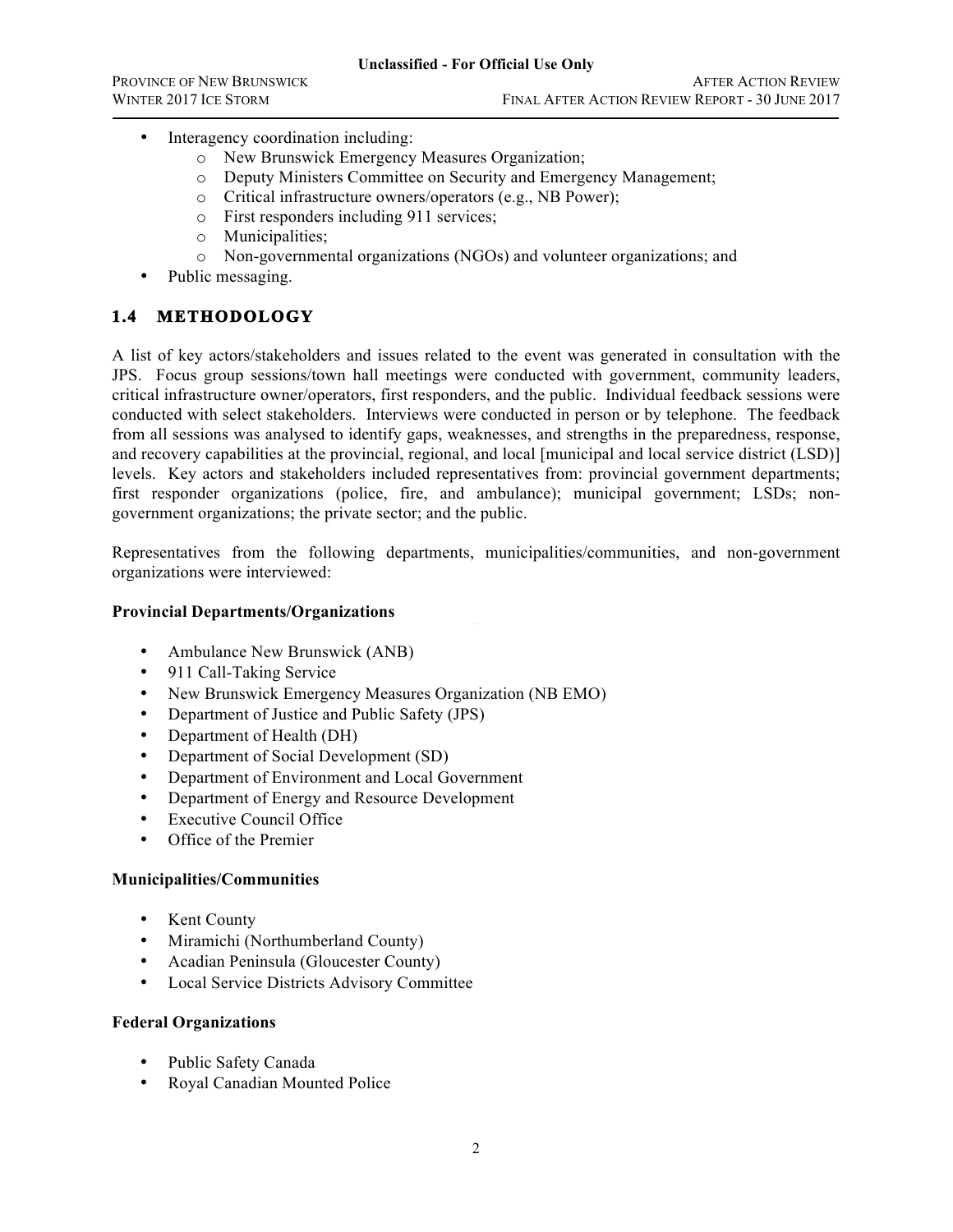### **Non-Government Organizations**

- Canadian Red Cross
- Bell-Aliant

In addition to the interviews, emergency responder AARs, documentation and materials associated with provincial preparedness and response, and communications releases were audited in detail.

## **1.5 CLASSIFICATION OF DEFICIENCIES AND STRENGTHS**

For this report the deficiencies/strengths are classified as follows:

**Critical Deficienc**y is a serious lack of an operational capability that could cause mission failure and/or lead to unnecessary deaths or serious injuries.

**Deficiency** is a weakness in a capability that could adversely affect operations.

**Minor Deficiency** is an operational weakness, which if corrected, could improve efficiency.

**Strength** is considered a "best practice."

Where possible, the root causes of deficiencies are identified. Experience and research has shown that the root cause of a deficiency can normally be attributed to the following:

organization structure, decision making framework, policies, authoritative direction and control. **Governance**. This classification includes, but is not limited to, problems with the emergency

**Planning**. This classification includes, but is not limited to, problems with the emergency organization, communications, operational and logistic support, compatibility of plans and procedures, and inter-operability with other organizations.

**Training/Education**. This classification includes individual and collective training deficiencies at all levels of the emergency organization that limit the efficiency or prevent the accomplishment of a role, function or task. It also includes education deficiencies within the emergency organization and the general public.

**Resources**. This classification includes any deficiencies in resources (facilities, human, equipment, and material) required to perform a role, function or task.

## **1.6 DEFINITIONS**

The following definitions apply to this document:

**Effectiveness** is the production of a desired, decided and decisive result in the management of the response to the ice storm event.

**Executive (Strategic) Level** refers to the executive management teams within the Government of New Brunswick.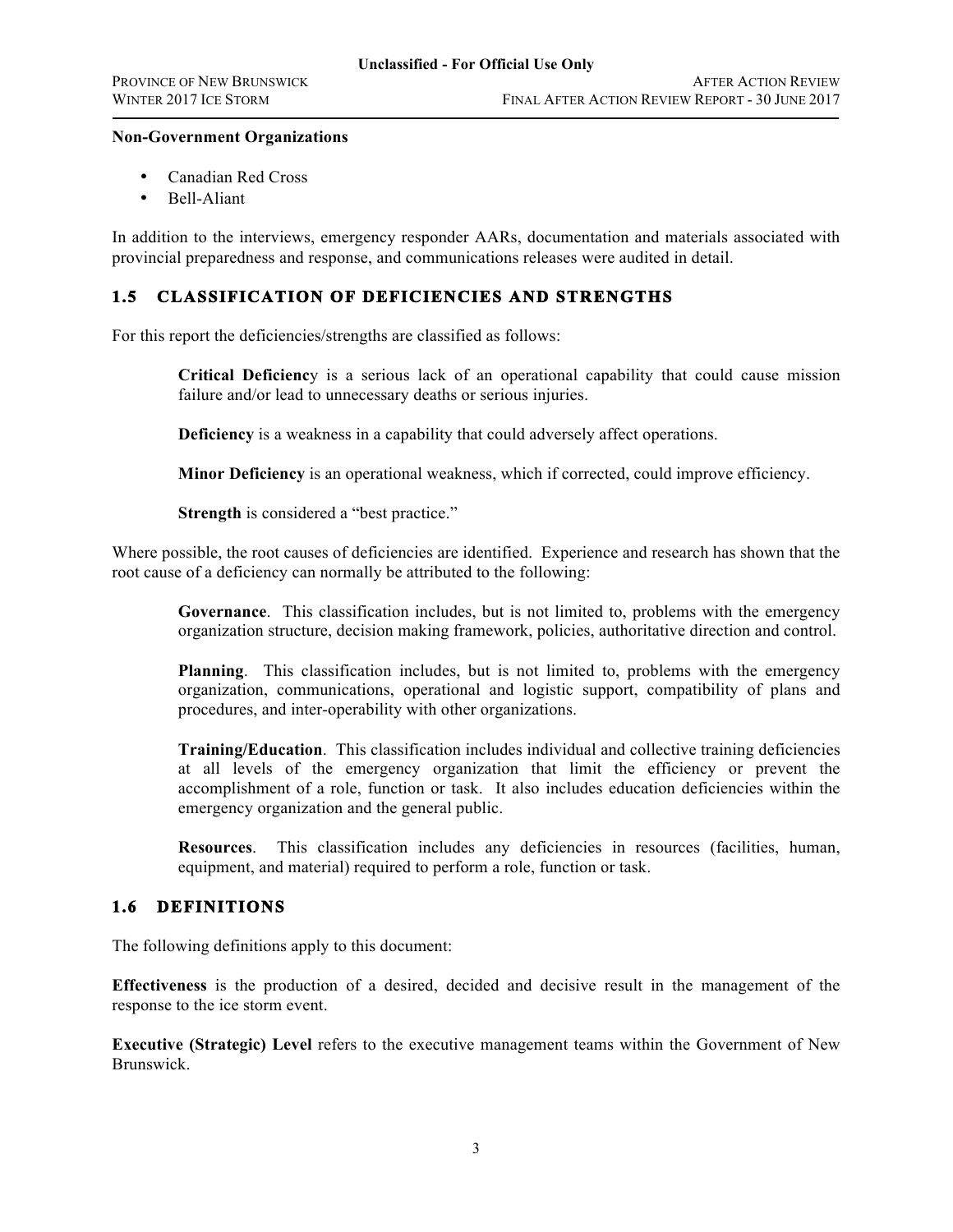**Local Service Districts (LSDs)** are communities that have no local governance and come under the jurisdiction of the Province.

**Municipal Level** refers to the management teams within the affected municipalities and in the Local Service Districts.

**Operational Level** refers to the management teams within the provincial departments, as well as at the federal and municipal level, responsible for providing resources and/or coordinating response actions.

**Preparedness** is a continuous cycle of planning, training and validating all facets of the emergency organization, resources, training, emergency plans and procedures. The intent is to ensure a timely and effective response to emergencies of any type, anywhere within the province.

**Recovery** is the final phase of an emergency response. During recovery, an organization is in transition from emergency to normal operations, with the aim to return to an optimal state. Recovery includes, but is not limited to: psychosocial support; restoration of services; rebuilding/replacing the facilities; and environmental cleanup.

**Response** is the application of the correct resources at the right time to prevent/reduce the impacts of the winter ice storm event.

## **2 FINDINGS**

## **2.1 GENERAL**

The ice storm that impacted NB between 24 and 26 January 2017 caused unprecedented damage to the power grid and led to a catastrophic loss of power lasting until 6 February 2017. In this situation, the province's vulnerable populations (e.g., the elderly and the sick) were at risk of hypothermia, with the risk accelerating over time due to the prolonged power outage. There were also risks of fire, carbon monoxide poisoning, and food poisoning. Unfortunately, there were two deaths and numerous hospitalizations attributed to carbon monoxide poisoning. NB's emergency response to the situation caused by the ice storm encompassed operating reception/warming centres, public messaging and the provision of general support to allow people to remain in their homes. The AAR was conducted within that context.

During this emergency and time of need, NB communities came together and provided assistance, supplies, and resources to ensure everyone's safety to the best of their ability. This display of community spirit, working together, and looking out for one another by New Brunswickers is to be commended. In addition, the Provincial Emergency Operations Centre (PEOC) team is well trained and responded to all needs efficiently and effectively throughout the response.

Despite the catastrophic loss of power, people in the impacted communities were very grateful for the dedication and tireless work of the NB Power employees who worked to restore the power to the communities. NB Power should be commended for their success in restoring power considering the damages incurred to their infrastructure.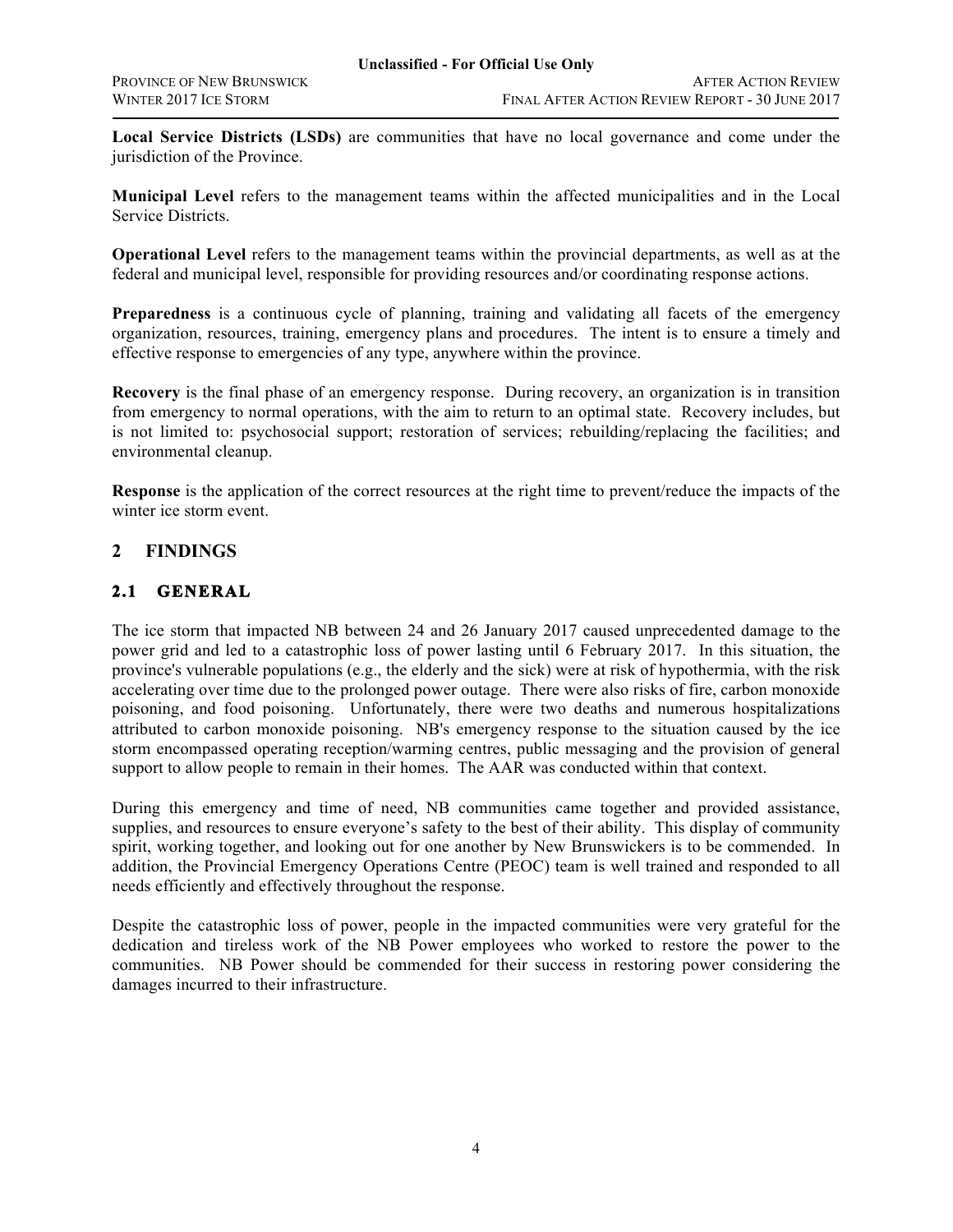The findings of this AAR are presented as observations and recommendations under the headings:

- Preparedness;
- Planning;
- Training;
- Operations;
- Recovery;
- Roles and Responsibilities;
- Public Communications; and
- Telecommunications and Facilities.

The major observations and recommendations are summarized in Annex A.

## **2.2 PREPAREDNESS**

### **Observation # 1**

special care, the owner/operators of special care facilities have a responsibility to ensure client safety. Special care facilities, with the odd exception, are not prepared for a severe weather event. They are lacking fundamentals, such as an emergency management plan, backup power, and a business continuity plan. As a result, some special care facility clients were either sent home or to hospitals. These actions jeopardized client safety. Hospitals did not have the capacity to house these people, and in at least one case a client was sent to an elderly next-of-kin's home. The next-of-kin was not informed that their loved one was being sent to them. Furthermore, they were sent to a home without power and to a family person without the ability to provide for the client's needs. With the privilege of earning money for providing This is a **critical deficiency**. The root cause is **governance**.

#### **Recommendation # 1**

It is recommended that the Province of New Brunswick establish emergency management standards for special care facilities and ensure compliance.

### **Observation # 2**

The small towns, villages, and LSDs have limited resources to develop and maintain an emergency management program. Furthermore, most of the smaller municipalities cannot engage in emergency response operations without outside assistance. In the impacted areas, mayors and local officials understand and accept their emergency management mandate, but because of the conflicting demands for resources, have not maintained their emergency management program to an acceptable level.<sup>3</sup> Given their resource levels this is not expected to change without an investment by the province. To maximize resources, the regional emergency management framework should be enhanced as quickly as possible. Research has shown, when a resource analysis and inventory are completed, most small municipalities have more resources and capabilities than they realized. This is a **critical deficiency**. The root cause is **planning** at the local level.

<sup>&</sup>lt;sup>3</sup> The level of planning and preparedness in rural areas of the province not impact as severely as the Acadian Peninsula was not assessed in this AAR.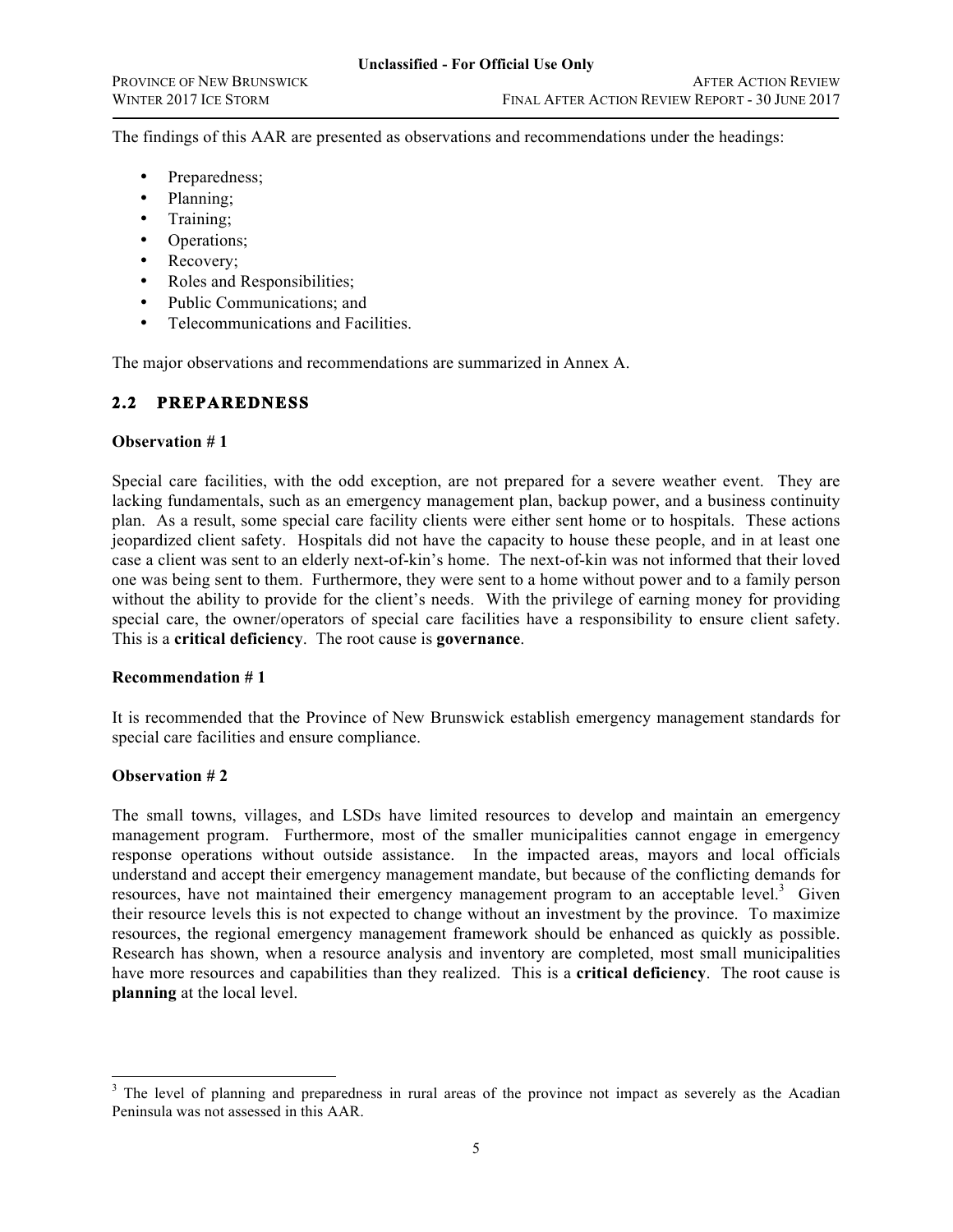It is recommended that the planning and preparedness in the areas not severely impacted also be assessed as soon as possible. Where required, the development/enhancement of regional emergency management capability should be a government priority.

### **Observation # 3**

Key members of the New Brunswick Emergency Measures Organization (NB EMO) staff were absent during this operation for administrative reasons (planned leave and course/conference), although the Director NB EMO and Operations Manager were quickly recalled. This necessitated employing less experienced people in key roles. Overall this is a **deficiency**. The root cause is **governance**.

### **Recommendation # 3**

It is recommended that, for prolonged operations: personnel should be recalled, if practical; leave cancelled; and administrative functions such as courses postponed. A policy should be put in place to compensate employees for out of pocket expenses for cancelled activities. It is also recommended that a Deputy Director NB EMO be appointed as an immediate priority. This position can be appointed from existing staff. A policy should be developed that states that during the absence of the Director NB EMO, the Deputy Director assumes the authority and the responsibility of the Director.

### **Observation # 4**

Currently there are six REMCs. Four have been assigned two regions, one is responsible for three The Regional Emergency Management Coordinator (REMC) organization is grossly inadequate. regions, and one has one region. It became apparent during the ice storm that additional resources are required. For example, the REMC for the Acadian Peninsula in particular has too large an area for one person to manage. During the response to the ice storm one of the REMCs was not available. Given the widespread impacts of the ice storm, the five REMCs who were available were barely adequate to manage the response and it is doubtful that they could have managed an event with greater impacts and/or longer duration.

A REMC from an unaffected region was redeployed to the Acadian Peninsula and to run the Incident Command Post (ICP). The ICP was deployed to execute separate functions not managed by the REMC, and therefore did not provide any relief to the REMCs already working in the area. Even with deployment of the REMC from Edmundston to the Acadian Peninsula, the REMCs were forced to work unacceptably long hours without adequate rest. This could have had serious impacts on their performance, including decision making. This is a **critical deficiency**. The root cause is **resources**. **Planning** may have been a contributing factor.

### **Recommendation # 4**

It is recommended that the REMC staffing levels be reviewed, rationalized, and adjusted as required to ensure an operational capability. A minimum of 12 REMCs is recommended.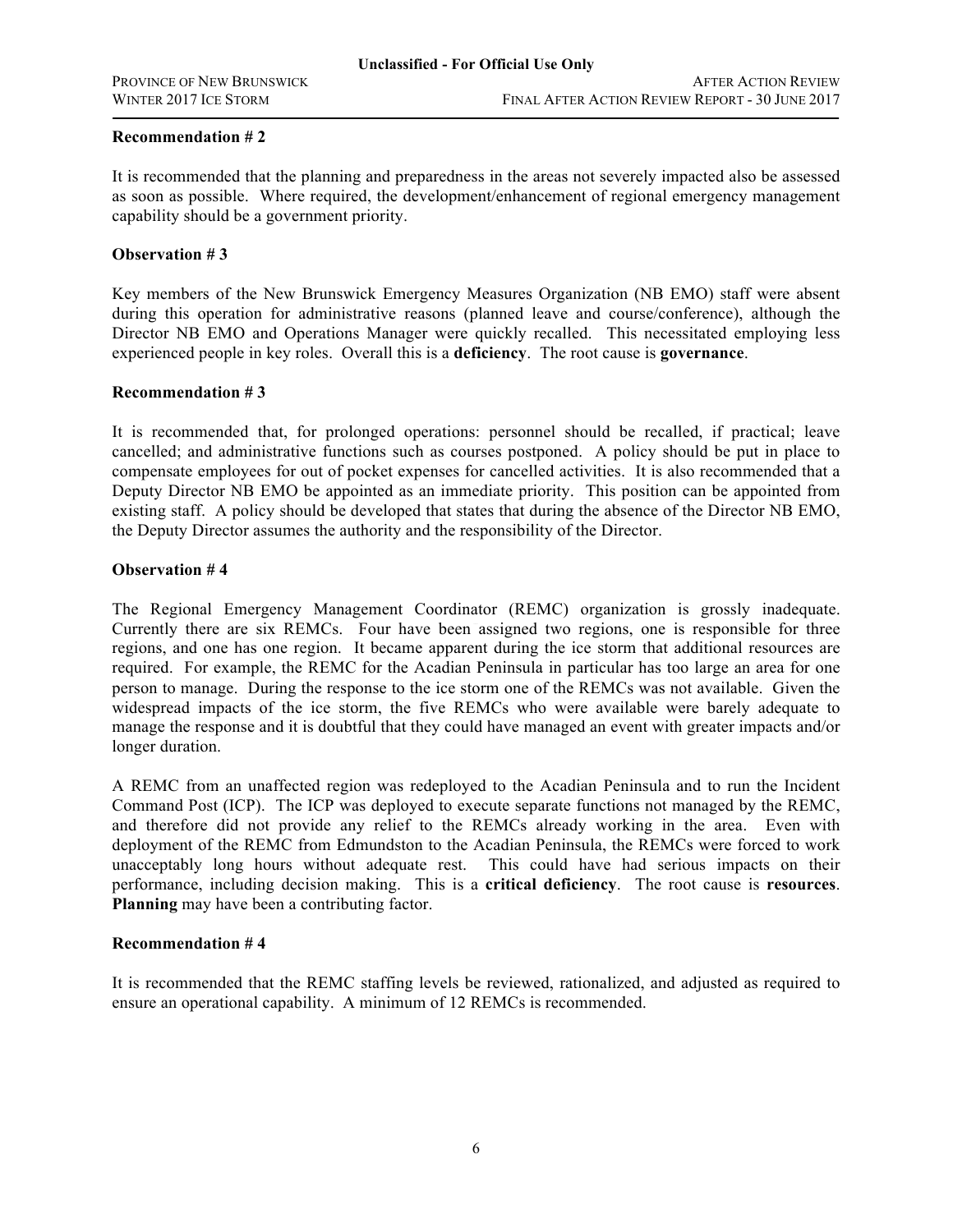The NB Power "grid" constitutes a vital component of the provincial critical infrastructure. Severe weather is the single leading cause of power outages in Canada. Climate change is expected to alter patterns of precipitation, and more intense precipitation events, especially in the winter and spring, will become more frequent. NB Power currently works closely with the Canadian Electricity Association's Climate Adaptation Working Group and the NB Climate Change Secretariat regarding changes in weather, adaptation plans, and strategies. This is a **strength**.

### **Recommendation # 5**

No recommendation required.

### **Observation # 6**

Coordination between NB EMO and NB Power commenced before the ice storm. Good precautionary measures were taken by NB Power before the storm impacted the province. Working closely with weather forecasters, NB EMO officials, and NB Power field managers, NB Power ensured that internal and external power crews were pre-positioned in accordance with existing emergency response protocols. Fifty crews were in location prior to the storm impacting the region. This is a best practice and is a **strength**.

### **Recommendation # 6**

No recommendation required.

## **2.3 PLANNING**

### **Observation # 7**

With very few exceptions, rural municipality and LSD emergency management plans and procedures were either grossly inadequate or nonexistent. Further, a number of municipalities reported a disconnect with responders and provincial agencies, and there seemed to be a disconnect among the province, municipalities, LSD representatives, and other service agencies insofar as who is responsible for the various components of an emergency response, and who is expected to provide funding. In most cases the communities lack the capacity to develop an effective emergency management capability on their own. To establish the necessary emergency management capability, local resources are required to be fully integrated into a regional emergency management organization with a common plan. This is a **critical deficiency**. The root cause is **planning**. **Governance** may be a contributing factor.

### **Recommendation # 7**

It is recommended that, where lacking, emergency management plans be developed at the municipal level that are consistent and interoperable with provincial plans. In under resourced areas, it is recommended that a regional emergency management organization and plan be enhanced as a priority. The planning process should be led by the REMCs. There will also be a requirement for emergency management training.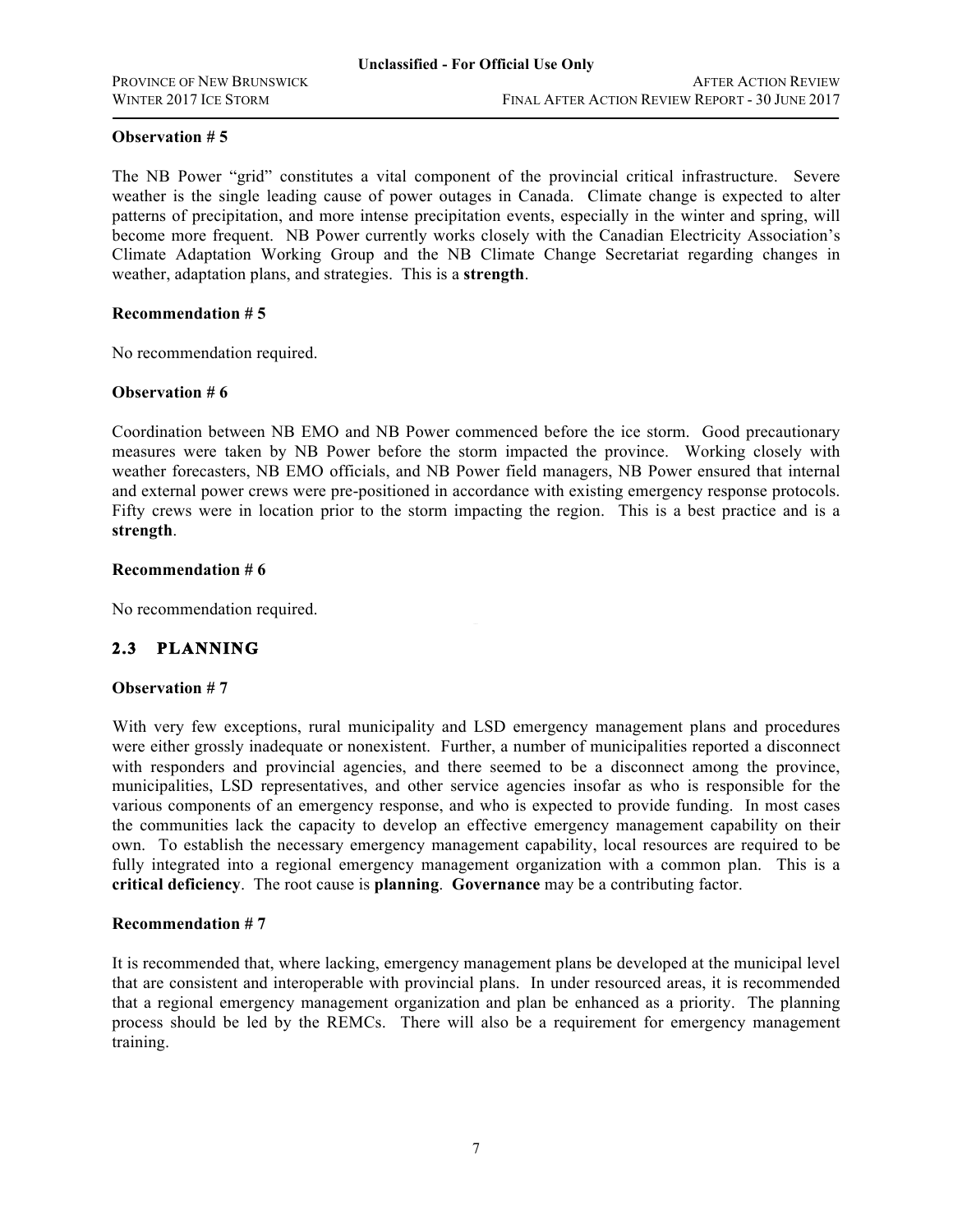### *Editorial Note:*

*Discussions are reportedly underway to form an emergency management committee of representatives from the Acadian Peninsula. The REMC should be included in this. The mandate of the committee should be to identify and standardize emergency management roles and responsibilities.*

### **Observation # 8**

There are not enough formally trained emergency management personnel outside of NB's larger cities. During the public review sessions, in sidebars, a number of mayors identified the need for the Emergency Operations Centre Course and the Elected Official's Orientation to be delivered locally. The three reasons given for this requirement were: the need for the training to be based on local capabilities; sending personnel to centralized training is cost prohibitive for small communities; and the emergency managers hold key appointments in the their municipalities and should not be out of the area for more than a day or two. This is a **deficiency**. The root cause is **governance**. **Resources** may be a contributing factor.

### **Recommendation # 8**

It is recommended that the Emergency Operations Centre Course and the Elected Official's Orientation be conducted at the municipal/regional level. In addition, a training needs analysis should be conducted to determine if there are any additional gaps in training. To support local training adequate resources will have to be provided

### **Observation # 9**

.

In some cases the Regional Emergency Operations Centres (REOC) are inadequate. One REMC reported that his REOC was too small and lacked the required telecommunications systems. The number of landlines was inadequate, there was no speaker phone, and contact lists and computer workstations were not available. Overall, the inadequacy of some REOCs is a **deficiency**. The root cause is **planning**. **Resources** may be a contributing factor.

### **Recommendation # 9**

It is recommended that a needs analysis be conducted and all REOCs be equipped as required.

#### **Observation # 10**

The Department of Social Development (SD) reported that the province does not have an emergency social services plan. The responsibility for the delivery of emergency social services has been contracted to the Red Cross. This approach may be acceptable with the right oversight by SD. However, the current construct is problematic. For example, SD did not know that the Red Cross did not have an emergency social services plan for the Acadian Peninsula, and Red Cross plans are not routinely exercised. This is one of the reasons that so many ad hoc warming and reception centres were established in the area. Although SD contracted Red Cross to provide emergency social services, they retain overall responsibility for these services. Without SD's management oversight there is no quality assurance and control, which could needlessly put vulnerable people at risk. This is a **critical deficiency**. The root cause is **planning**.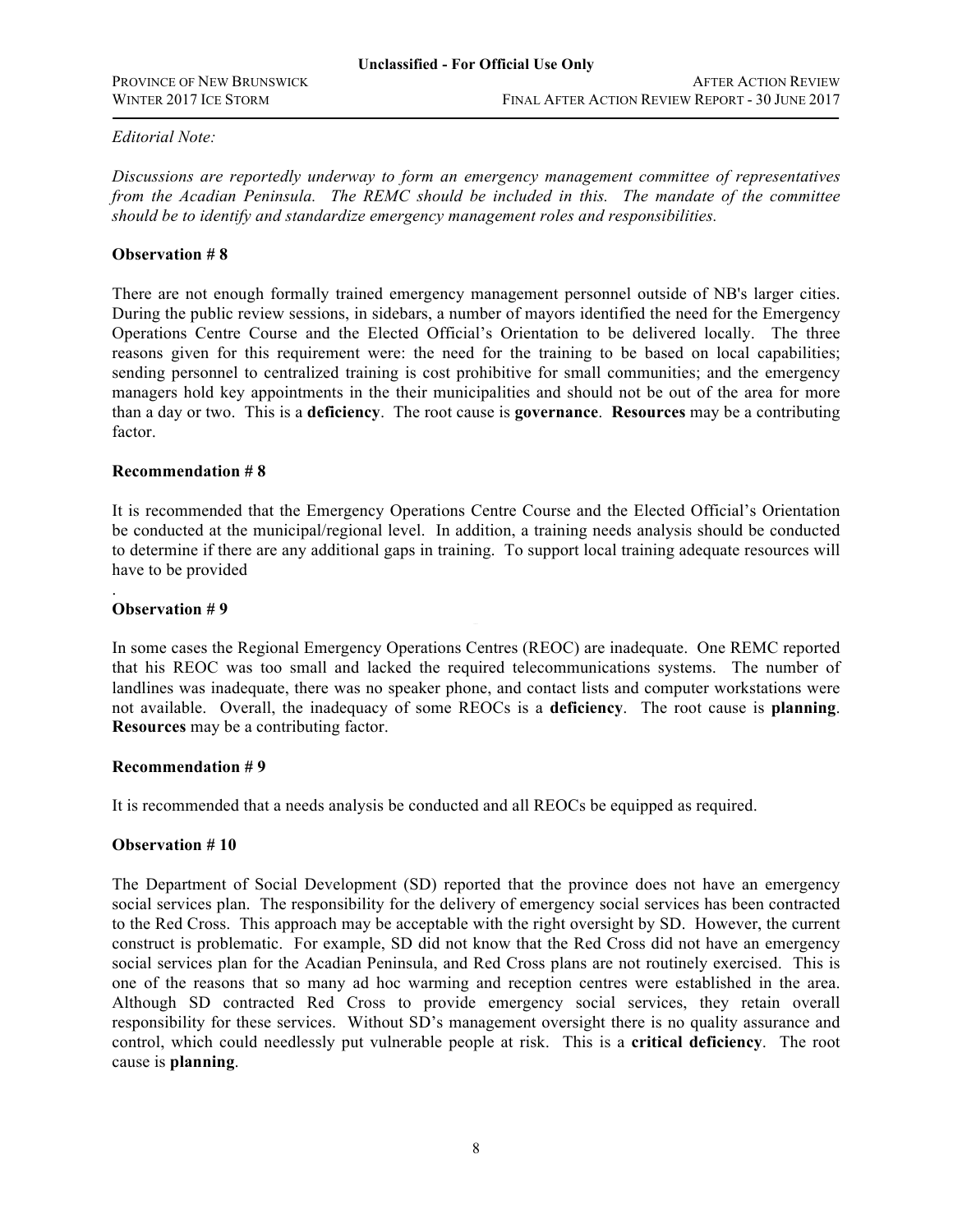#### **Recommendation # 10**

It is recommended that SD conduct a review of their approach to the delivery of emergency social services as soon as possible. SD should conduct an audit of their contract with the Red Cross to ensure that the required performance measurements are in place and monitored. A formal exercise program should be included in the plan.

### **Observation # 11**

Although fuel was available in all areas of the province and service stations were resupplied within one to four hours during the response to the ice storm, access to fuel was a problem for responding agencies. Response teams and at least one REMC were required to dedicate much of their time searching for gas and refuelling their vehicles. Their time would have been more effectively used carrying out other response actions. For example, ANB did not have a plan for emergency refuelling. They had an informal agreement for emergency refuelling with the Department of Transportation and Infrastructure (DTI). However, when the arrangements were made the ambulances were diesel and have since been replaced with gasoline vehicles. The lack of access to fuel could have endangered patients. This is a **deficiency**. The root cause is **planning**.

#### **Recommendation # 11**

It is recommended that response agencies develop province-wide business continuity/emergency refuelling plans as a priority. Contracts should be pursued with gas companies to refuel emergency vehicles on site daily. A good model for such arrangements is NB Power. They have contracts with fuel delivery companies to fuel their vehicles in the work area each night.

## **2.4 TRAINING**

#### **Observation # 12**

The foundation of effective emergency management and resiliency programs is public preparedness. There is a requirement to improve public preparedness in NB. After years of promoting the 72 Hour Preparedness Program, the population was still, in general, grossly under prepared for the ice storm and any other severe weather events. The lack of public preparedness led to very dangerous behaviour, such as using generators and open flame heat sources (e.g., BBQs) in unvented areas, and resulted in two deaths and approximately 49 illnesses from carbon monoxide poisoning. This is a **critical deficiency**. The root cause is **education**.

#### **Recommendation # 12**

It is recommended that detailed research be conducted to determine the barriers to public emergency preparedness. Based on the research, strategies to promote public preparedness by citizens, households, and businesses should be developed. Research might also consider why warnings, such as those regarding carbon monoxide poisoning, were not heeded.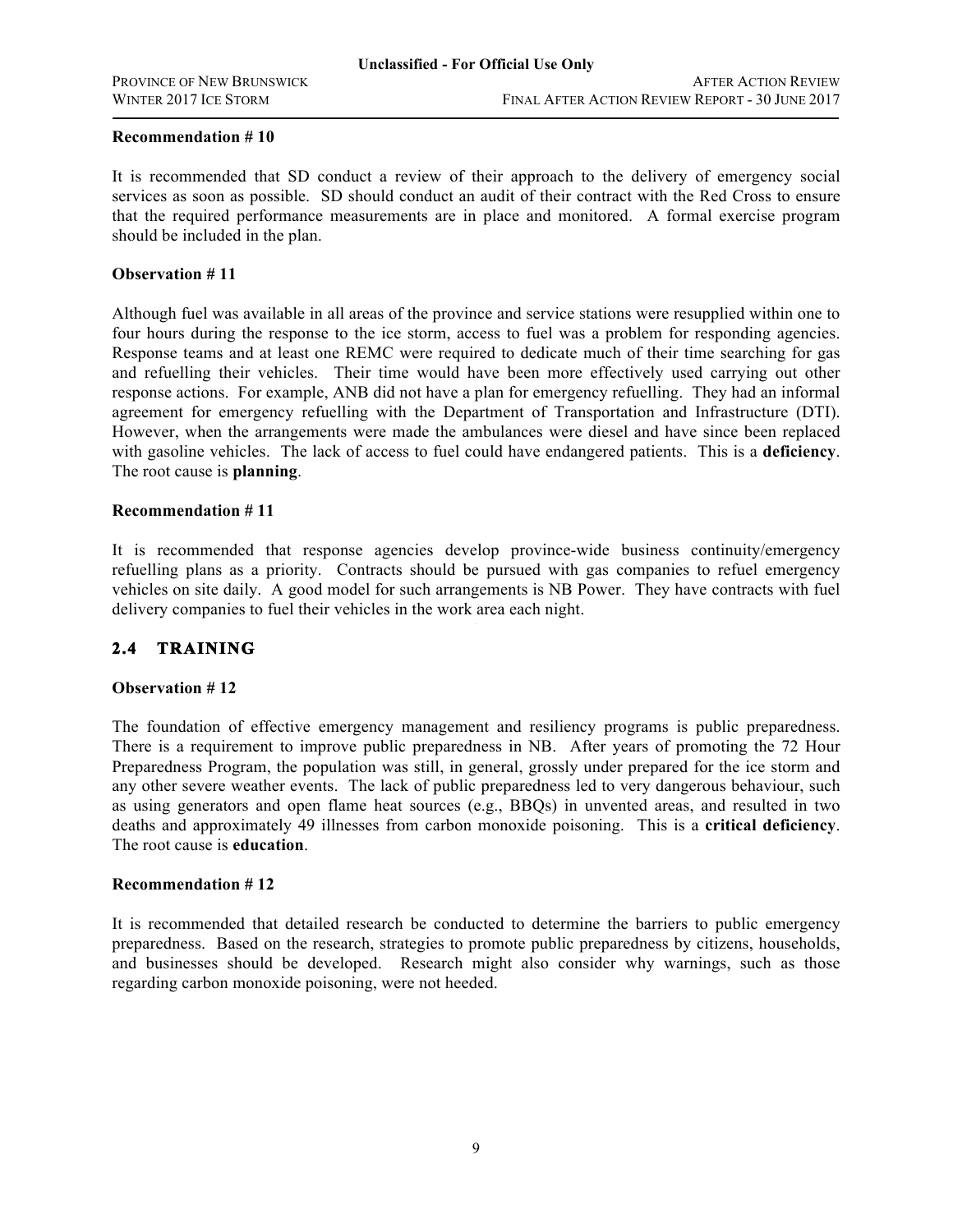The overall performance of REMCs varied considerably based on previous experience and training. Some REMCs reverted to a first response role rather than operational approach to the response effort. Instead of taking on a role of coordination, some REMC members became involved with direct action tasks/activities, such as sourcing resources and identifying/operating reception and warming centres. In addition, reports and operational notes from REMC members varied in structure, clarity, use of jargon, and effectiveness. Reports were often void of critical information and required considerable effort to close out an issue or problem. In one instance, the tone of a report was both confrontational and inappropriate. Mass distribution lists created confusion on who had the lead for an issue and on many occasions responders at all levels not responsible for an issue jumped into the discussion without merit, causing delays in resolutions. REOC reports should aim for crisp, precise text, using plain English or French, and should always avoid using jargon or unknown abbreviations. Distribution lists should only include those from whom actions are expected. This is a **deficiency**. The root cause is **training**.

### **Recommendation # 13**

It is recommended that a REMC training needs analysis be conducted to identify gaps and/or weaknesses in members' training. The roles and responsibilities of REOC members should be reviewed, documented, and communicated during training. It is also recommended that the standard EOC log and report forms be used across the emergency management organization.

## **2.5 OPERATIONS**

### **2.5.1 General**

#### **Observation # 14**

Senior political officials were rightly present in the Acadian Peninsula until the power was restored. Their presence in the impacted region was greatly appreciated and reassured the public that government was committed to their welfare. However, their presence also had unintended consequences. A number of people tried to jump the queue for restoration and/or support services by approaching the political officials directly. These requests diverted emergency managers from priority tasks at the REOC and the PEOC to research the issues and respond to the requests. On a number of occasions the same questions were asked of at least three different people within the emergency management organization. This caused a great deal of churn and forced people to work at cross purposes. For example, a Minister responding to a request intervened with NB EMO to obtain a generator for a small water distribution plant supplying less than 100 homes. A generator was provided, but power could not be restored. The real emergency management function in this case was supplying potable water to residents, which was happening. This is a **critical deficiency**. The root cause is **training**. **Governance** is a contributing factor.

#### **Recommendation # 14**

It is recommended that the political officials continue to show a strong presence during emergencies. However, all requests for support services should be referred to local government officials and/or the REMC. A best practice would be for all elected officials to have a business card with essential local emergency contact information that can be provided to anyone approaching them for emergency services.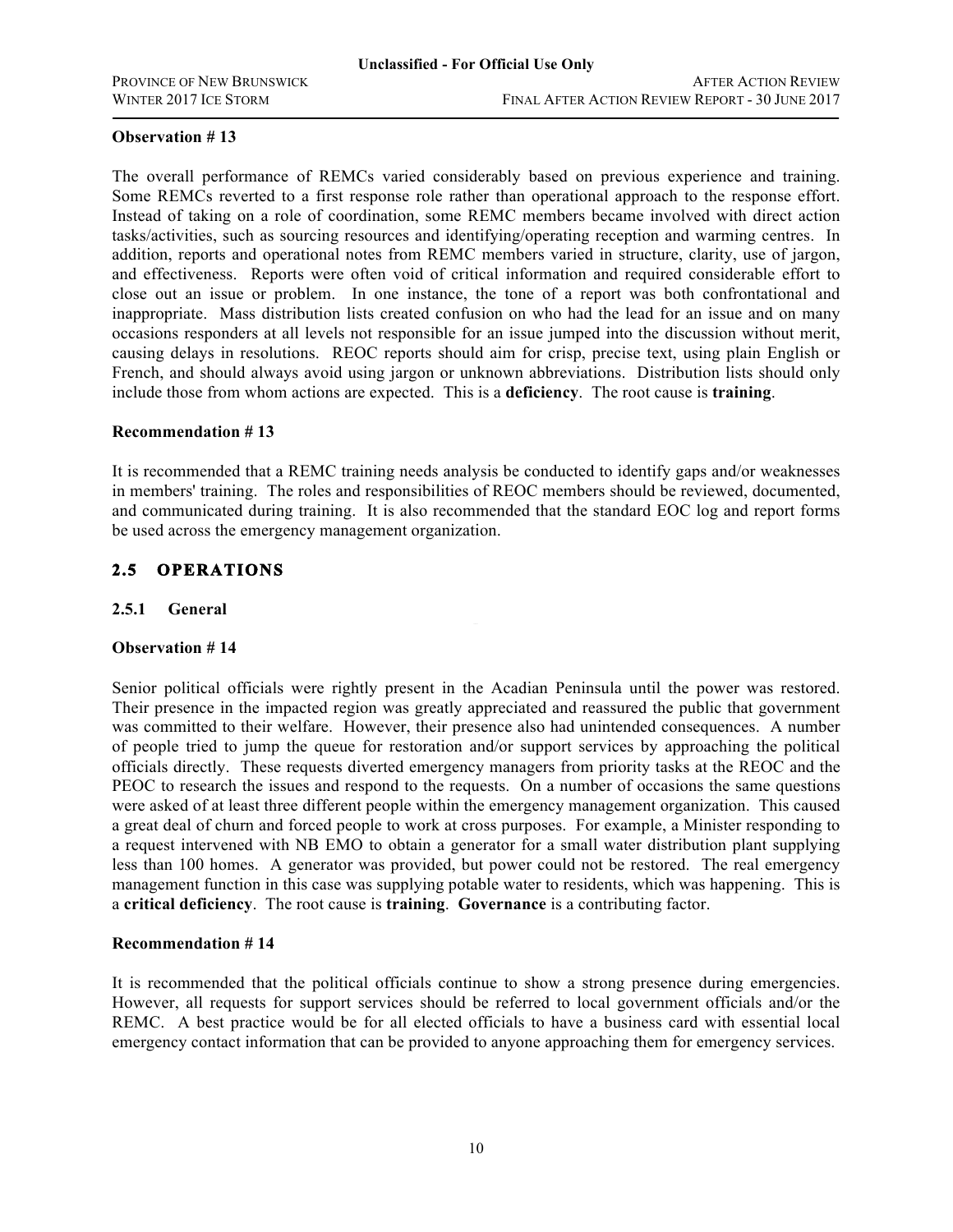In response to ANB refuelling requirements, a REMC spent a great deal of time travelling around his region to identify service stations with gasoline and power. His time could have been better spent managing and coordinating at the operational level. The Critical Infrastructure Section supporting the PEOC could have ascertained fuel availability by consulting with the critical infrastructure owners/operators. This is a **deficiency**. The root cause is **planning**. **Governance** may be a contributing factor.

#### **Recommendation # 15**

It is recommended that all REMCs review and follow their concept of operations and plans. It is also recommended that the Director NB EMO emphasize that the role of the REMC is to manage and coordinate at the operational level. Tactical actions such as searching for gasoline and other resources by the REMC should be by exception when life safety may be an issue. When possible and required, such actions should be tasked to tactical responders.

### **Observation # 16**

emergency. However, invoking extraordinary powers may increase angst with some people. People may Five municipalities declared a state of local emergency and some authorities wanted a provincial state of emergency declared. At least one mayor did not understand how such a declaration would help his municipality. He was under the impression that a state of local emergency would benefit his town with federal funds and resources. There was very little understanding that the purpose of a state of local emergency is to provide extraordinary powers, if required for the emergency response. It was argued that a provincial state of emergency would have reassured the public that the government was dealing with the feel that if any order of government needs extraordinary powers that the situation is worse than reported. Responsible authorities should understand the powers and limitations of the act and use it accordingly. This is a **minor deficiency**. The root cause is **education**.

### **Recommendation # 16**

It is recommended that the intent and powers of a declaration of a state of emergency be included in elected official's training.

### **Observation # 17**

A public contact number for the PEOC is well published and was used extensively by residents seeking information and often immediate assistance. The Administration Officer, with assistance from other government organizations (the Director NB EMO Administrative Assistant) was responsible for triaging calls and directing inquiries to the appropriate subject matter expert, as well as managing the administrative needs of the PEOC. Despite not being trained to triage calls, the staff managed very well. Calls that should have gone to 911 and 811 were immediately identified and transferred. These efforts can be applauded but could leave the staff and the NB EMO liable in the event of actual or perceived mistakes. Furthermore, answering public calls in the PEOC has the potential to compromise classified/sensitive information. This is a **deficiency**. The root cause is **governance**. **Resources** is a contributing factor.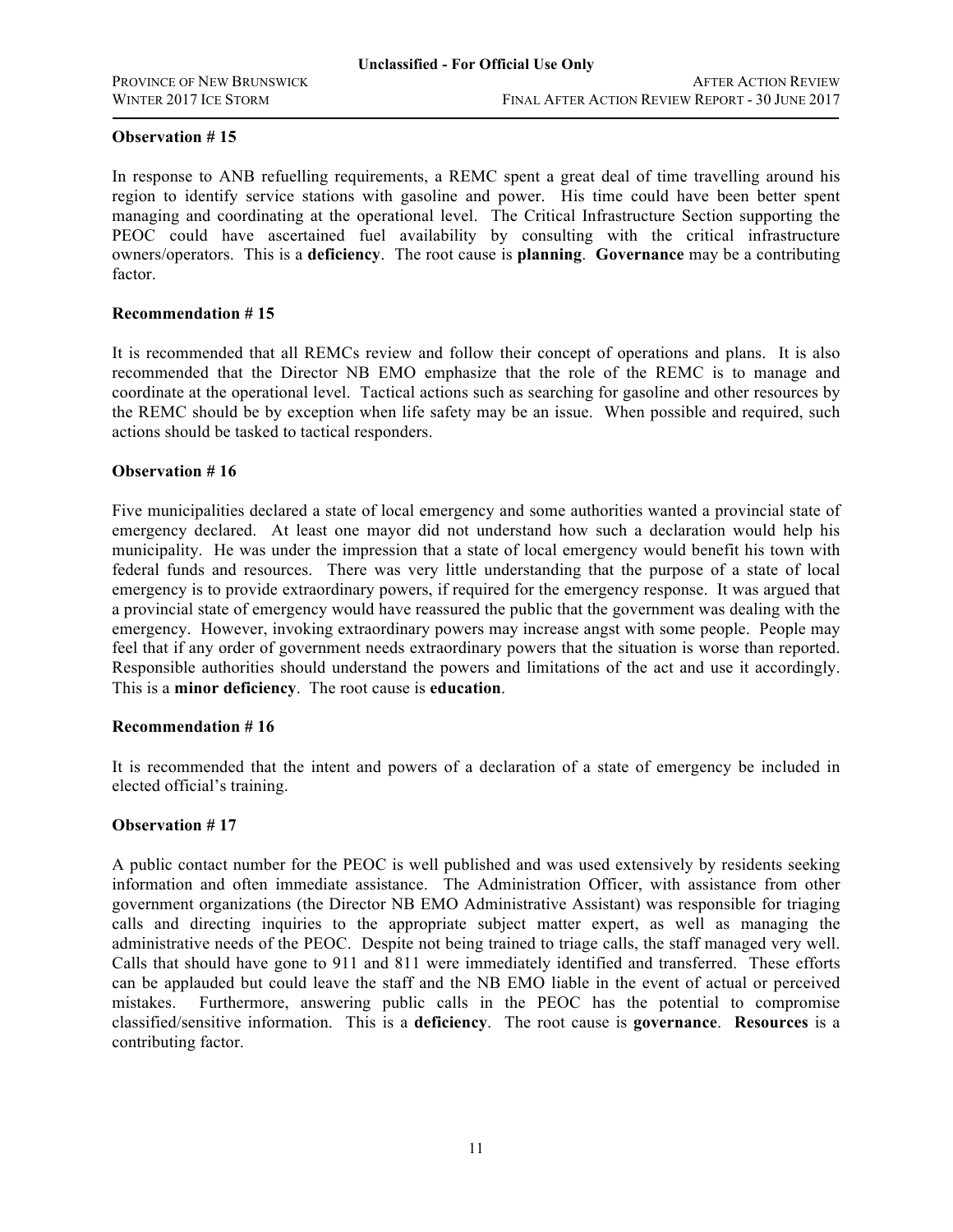### **Recommendation # 17**

It is recommended that all public calls be directed to a call centre, outside of the PEOC, for triage by trained operators.

### **Observation # 18**

The most critical components of an EOC are the individuals who staff the center. The NB EMO staff is well trained and responded to all needs efficiently and effectively throughout the response. The full-time staff was augmented by provincial employees who were well integrated into the team based on their skills and abilities. Changeover from day to night shifts was seamless and no issues were mishandled or lost. This is a **strength**.

#### **Recommendation # 18**

No recommendation required.

### **Observation # 19**

occasions, rumour based reports were quickly dealt with and discredited. Overall, information A review of the PEOC working log was conducted in order to understand the effectiveness of record keeping, incident tracking, and PEOC actions. Records were maintained in a common email inbox and printed hourly as a standing procedure for safe keeping. The majority of communication was by email, and despite at times overwhelming staff, key points were effectively extracted from these communications and used for decision making and during the production of reports and briefings. PEOC staff were very effective in moving non-operational information from operational logs. On several management by the PEOC staff is a **strength**.

### **Recommendation # 19**

It is recommended that, to further enhance information management and communication for the PEOC, NB EMO should consider the use of a web-based portal with a chat capability to manage real-time briefings and track current issues. This would provide a platform to provide up-to-date information to stakeholders and remove non-operational discussions to chat rooms.

#### **Observation # 20**

The Director NB EMO established an Incident Command Post (ICP) in the Acadian Peninsula to assist in the command and control of operations in the severely damaged area. The ICP reported directly to the PEOC, and in consultation with the REOC representation, separated their tasks. This process appeared to work well; however, the lines of communication and command were initially misunderstood by various agencies and some NB EMO employees. This is a **deficiency**. The root cause is **planning**.

#### **Recommendation # 20**

It is recommended that an ICP deployment plan be developed as a priority. The plan should include an ICP concept of operations, organizational structure, and roles and responsibilities. Emergency management training should include the deployment of ICPs.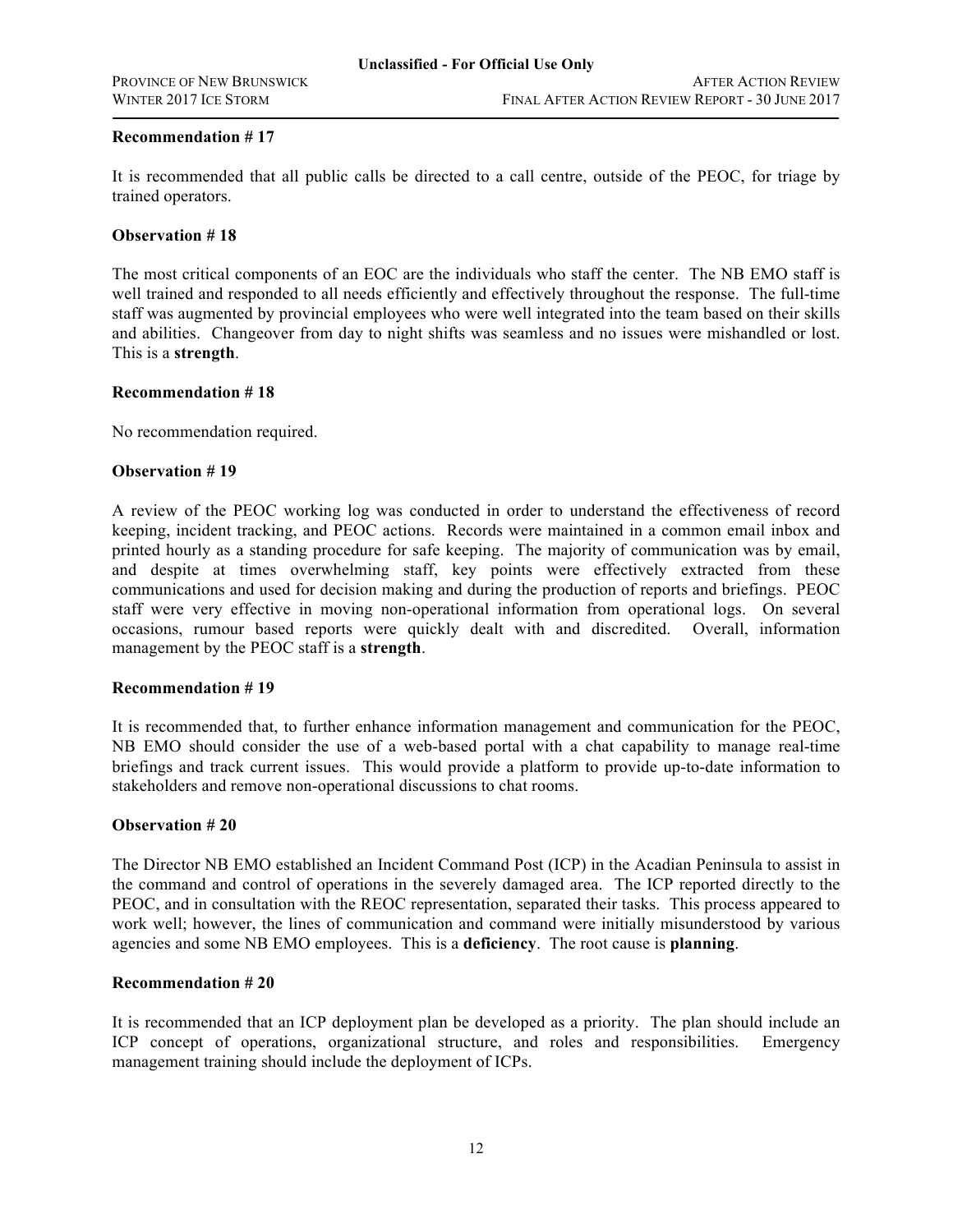The Department of Health (DH) worked with the Critical Infrastructure Section and NB Power Liaison to ensure that health system priorities for power restoration were recognized and included in the restoration plan. This ensured that throughout the response and recovery, in addition to major facilities, the need to restore power to ambulance services support facilities, physician's office, and Extra-Mural Program offices was recognized. This is a **strength**.

### **Recommendation # 21**

No recommendation required.

### **Observation # 22**

One hundred Red Cross volunteers and 28 staff were involved in the response to the ice storm. Recognizing the need for bilingual staff and volunteers in the northern region, the Red Cross obtained volunteers and staff from the Red Cross in Quebec. This group easily assimilated into the response effort, and the Red Cross is to be commended for this effort. This is a **strength**.

### **Recommendation # 22**

No recommendation required.

### **Observation # 23**

With the exception of the Red Cross, there were incidents of unilingual English speaking responders working in predominantly French speaking areas. Although the assistance was greatly appreciated, problems and confusion did exist when describing the situation and giving direction in French. In the spirit of the *Official Languages Act* bilingual personnel were deployed to the area as soon as the requirement was identified. For example, the military called out a reserve platoon (30 soldiers) of Francophones to facilitate communications. Other organizations did the same thing. This is a **strength**.

#### **Recommendation # 23**

It is recommended that, when allocating resources, language requirements continue to be a consideration.

### **Observation # 24**

There was a concern with food contamination. Many neighbouring towns donated and transported food to the impacted areas. However, there was no tracking of dates and times of arrival or control of the distribution of the food and supplies in order to prevent contamination and/or poisoning. The Red Cross, for example, would not participate in the distribution due to the lack of controls. This is a **deficiency**. The root cause is **planning**.

### **Recommendation # 24**

It is recommended that emergency food distribution centers be established in strategic locations with quality control measures in place that are consistent with Canada's food safety guidelines.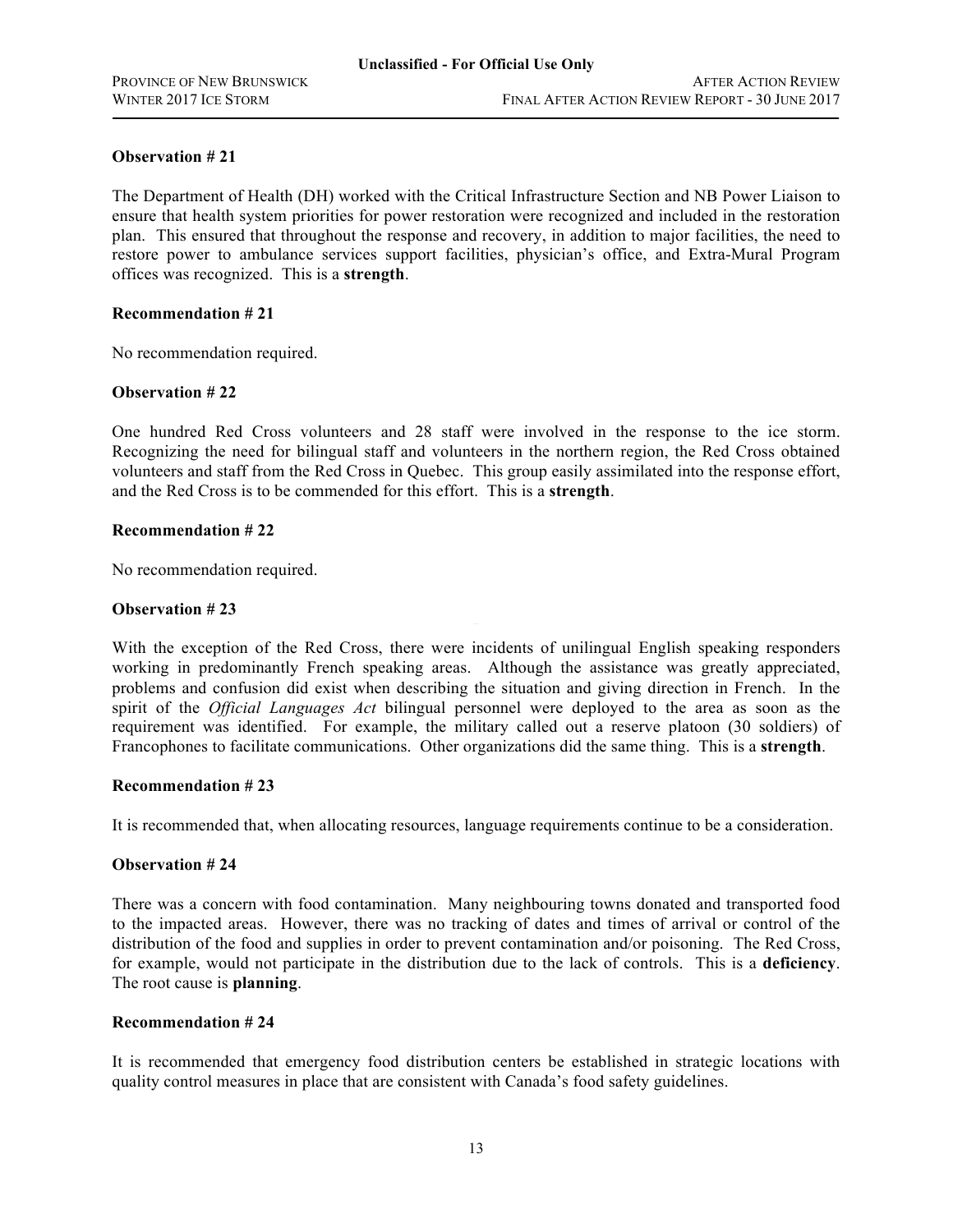### **2.5.2 Operational Coordination**

### **Observation # 25**

Although the Department of Health's EOC was not activated, the Director, Emergency Preparedness and Response Branch and her Deputy worked out of the PEOC to gather information and anticipate public health needs. The Director and Deputy Director provided an exceptional proactive and effective response; continued to reassess both needs and resources throughout the response; and liaised effectively with external healthcare partners. This is a **strength**.

### **Recommendation # 25**

No recommendation required.

### **Observation # 26**

The New Brunswick Critical Infrastructure Working Group is a province-wide initiative that identifies and assesses key provincial facilities, networks, and systems. It provided a forum for discussing priorities, sharing resources, updating partners, and recommending solutions to critical issues. The roles and responsibilities of this working group are well understood by both government leaders and partners. This is a **strength**.

### **Recommendation # 26**

No recommendation required.

### **Observation # 27**

The Office of the Provincial Security Advisor conducts threat/impact analysis for the PEOC. This includes assessments of possible or actual impacts on critical infrastructure. This worked very well during the response to the ice storm. During this emergency, several CI partners reported to the PEOC and established a liaison staff. Others were very satisfied with the scheduled CI telephone conferences and the passage of key information via formal briefs and notes. This is a **strength**.

### **Recommendation # 27**

No recommendation required.

### **Observation # 28**

A PEOC Executive Summary Brief was presented to the Deputy Minister (DM) Security and Emergency Management Committee daily, which was then passed to senior political officials. This is an excellent way to ensure situational awareness throughout government. Several stakeholders acknowledged the importance of the daily Executive Summary Brief, but commented that they did not have the opportunity to confirm departmental information prior to the brief being released. This resulted in stakeholder executives seeking clarification on key information, and in some instances caused confusion on the content of the brief. This is a **deficiency**. The root cause is **governance**. **Planning** and **training** may be contributing factors.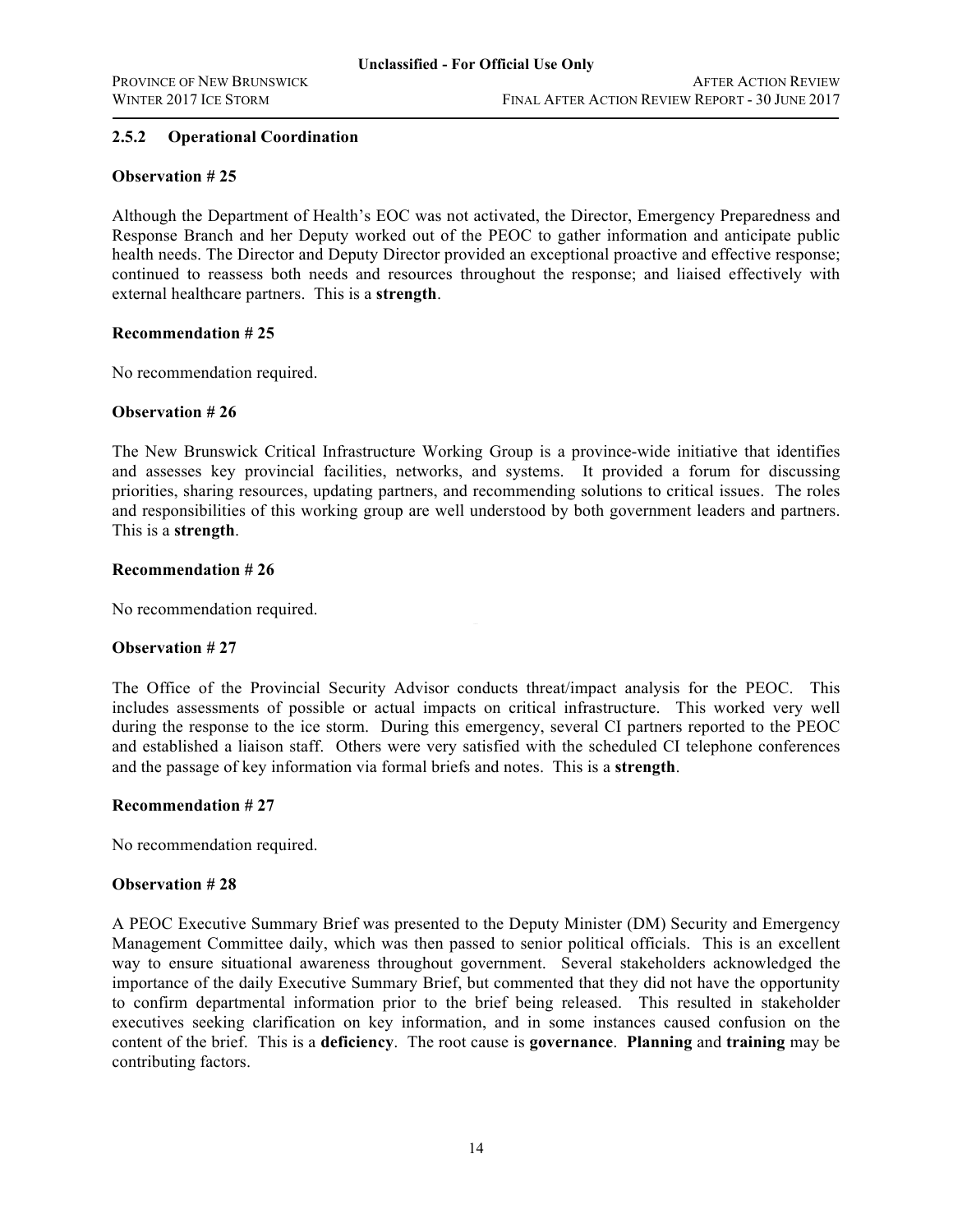### **Recommendation # 28**

It is recommended that, time permitting, representatives of all of the organizations mentioned in the brief be given an opportunity to review relevant information in the brief for accuracy.

#### **Observation # 29**

The Red Cross dispatched a senior representative to the REOC in Moncton as a first step in activating their response. The Red Cross representative would have been much more effective if he/she was positioned in the PEOC. This is a **deficiency**. The root cause is **planning**. **Governance** may be a contributing factor.

### **Recommendation # 29**

It is recommended that, when the PEOC is activated, a Red Cross representative be physically located in the PEOC and remain there throughout the response to the incident.

### **2.5.3 Volunteers**

#### **Observation # 30**

criminal behaviour; and did not receive training. Most of the volunteers that did not have appropriate Government employee volunteers and political party members were mobilized by political officials and deployed to the Acadian Peninsula to conduct door-to-door welfare checks. However, established protocols for employing volunteers were not followed. The volunteers: were not registered by NB EMO for insurance coverage; lacked warm clothing and appropriate footwear; were not screened for past clothing did not return for a second day and did not inform the REMC that they would not be back and therefore could not be accounted for. To protect the public and the volunteers it is essential that the established protocols for the employment of volunteers be followed. This is a **deficiency**. The root cause is **planning**. **Governance** is a contributing factor.

#### **Recommendation # 30**

It is recommended that all volunteers be registered, screened for past criminal behaviour, and checked to ensure they have appropriate clothing and training before being deployed. To support operations requiring a large volunteer force, the NB EMO could develop an "auxiliary" volunteer group from within the public service. It is recommended to train and register each volunteer and exercise this group yearly.

#### **Observation # 31**

It was reported during the public consultation sessions that a large number of people were scared of the people who were conducting the door-to-door welfare checks without visible identification. This is a **minor deficiency**. The root cause is **planning**.

#### **Recommendation # 31**

It is recommended that all "door knockers" wear highly visible identification such as NB EMO vests or uniforms.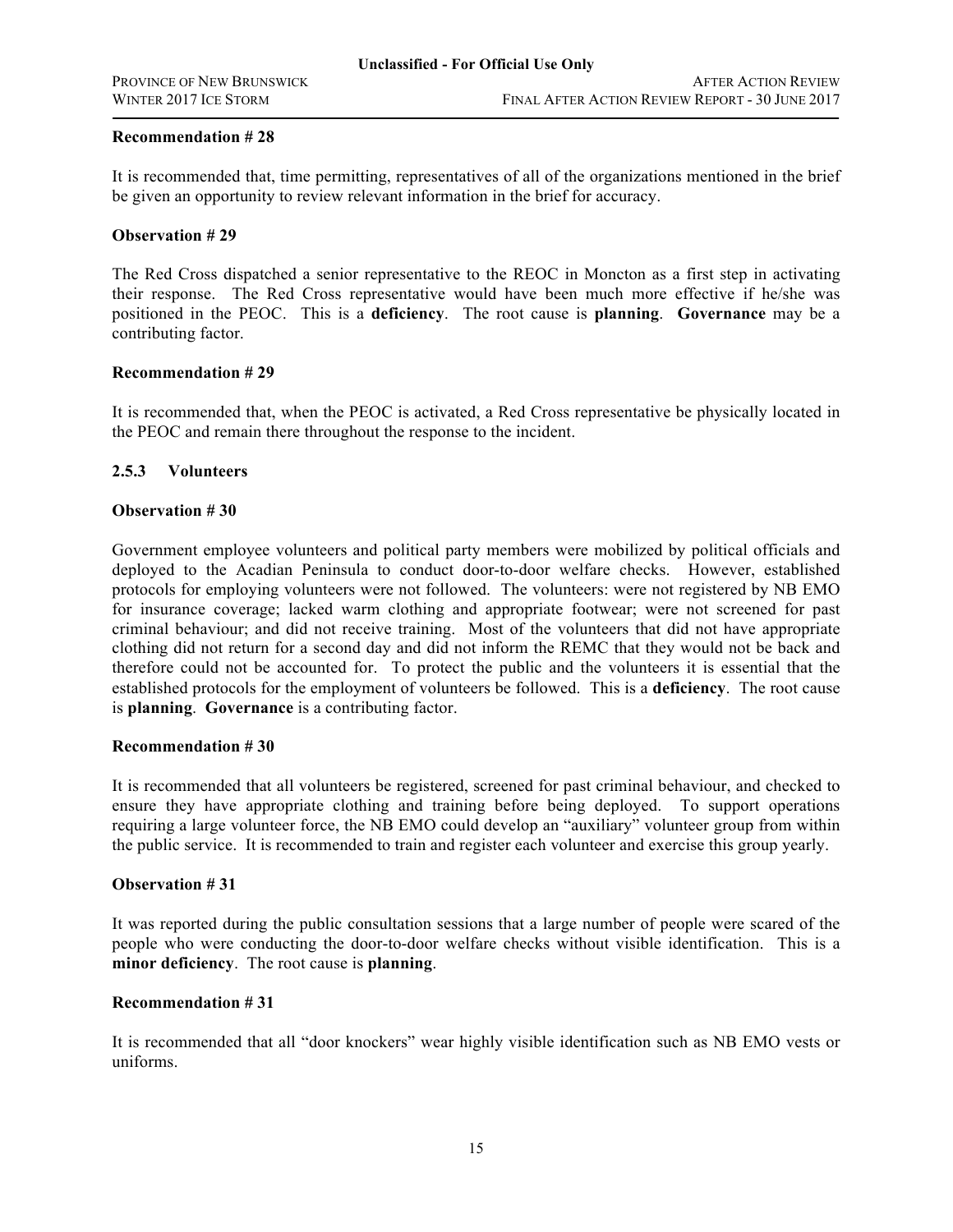### **2.5.4 Reception/Warming Centres**

### **Observation # 32**

The Red Cross is under contract with the Province of New Brunswick for Shelter and Reception Centre Management. In most areas of NB, these centres are pre-selected and detailed plans for their use have been developed. In the northern region, the plan was not completed and not based on a needs analysis. This is a **deficiency.** The root cause is **planning**.

### **Recommendation # 32**

It is recommended that the plan for shelters and reception centres in the northern region be completed by the Red Cross. It is also recommended that the NB EMO review and assess the Red Cross provincial plan for shelters and reception centres for any deficiencies. SD should also be involved in the review. The plan should be disseminated to the relevant government departments and stakeholders, updated as required, and exercised.

### *Editorial Note:*

*The Red Cross has noted the need to complete the plan for the northern region and has started the necessary work.*

### **Observation # 33**

most affected areas such as Shippagan, Caraquet, and Bas-Caraquet. The Red Cross provided cots, More than 45 warming centres or shelters were opened with Red Cross teams managing the centres in the blankets, and personal supplies, and coordinated over 2000 meals. However, a number of ad hoc warming and reception centres were also opened without any coordination with NB EMO at the municipal and regional levels. This happened because there were no identified centres in the impacted area, which may have been due to the incomplete Red Cross shelter/reception centre plan for the northern region. The ad hoc centres did not have standardized operating times and opening hours were not widely distributed. As a result, a number of people seeking support arrived at closed centres and had no idea where they could access services. This caused stress and confusion in the communities. This is a **deficiency**. The root cause is **planning**.

#### **Recommendation # 33**

It is recommended that the Red Cross, in consultation with the REMC and municipal/local service districts, identify strategically located facilities that could be used as reception and warming centres. A database should be developed, as a priority, that contains facility descriptions. The facility description should include, but not be limited to, the number of people it can accommodate, number of toilets, number of showers, kitchen facilities, and availability of backup power.

### *Editorial Note:*

*Facility descriptions may already be contained in the existing Red Cross shelter/reception centre plans for NB, but were lacking in the northern region due to the incomplete shelter/reception centre plan for the area. Completing and disseminating the plan for the northern region, as well as the existing plans for the rest of the province, may be all that is necessary.*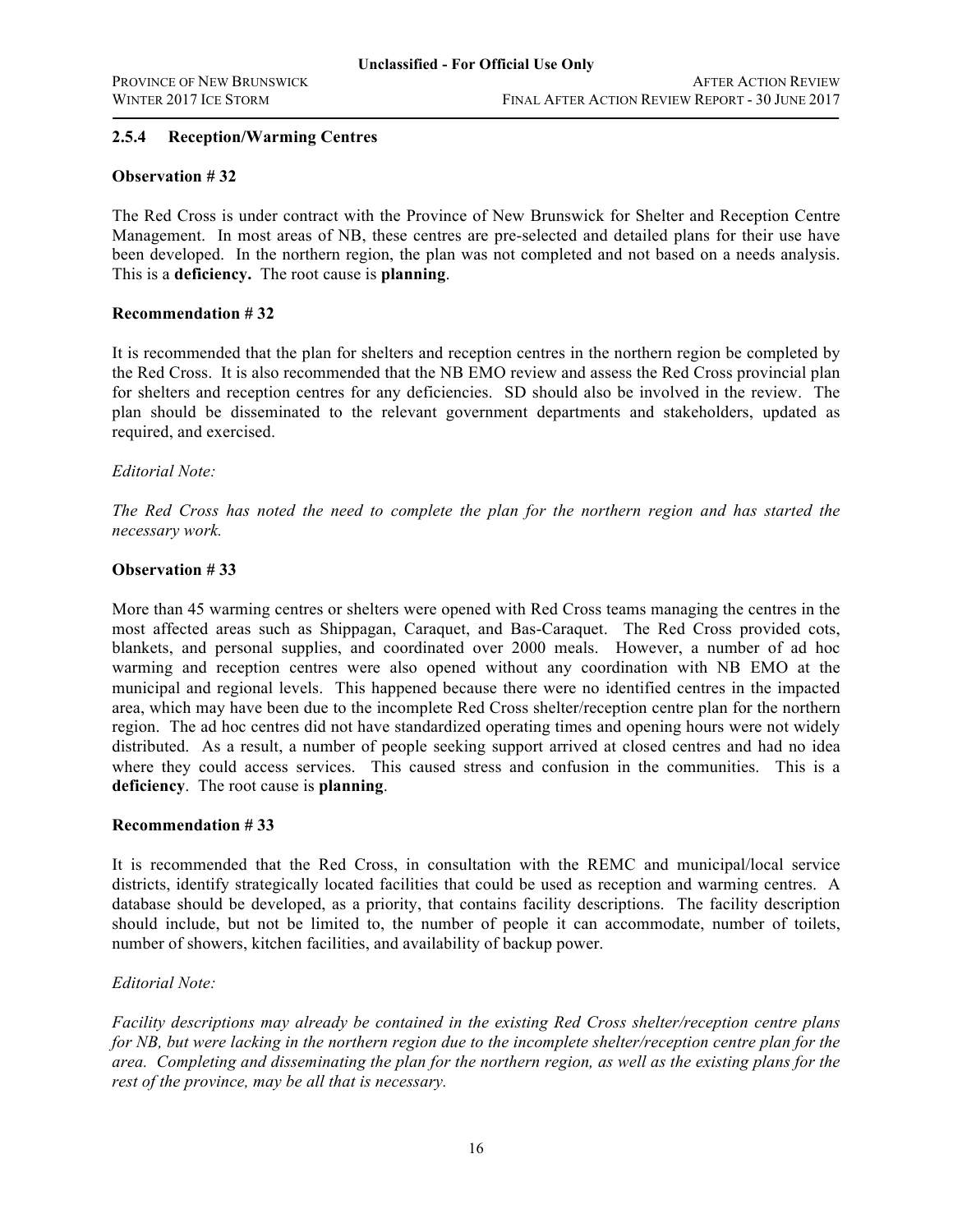The authority to establish and open a reception centre (warming centre or charging station) and the standard operating requirements (e.g., fire inspection, certification, security, hours of operation, amenities, staff manning, and procedures) were not clearly understood or effective. Supplies arrived piecemeal and did not appear to be well coordinated. Decisions to assign NB Power representatives and DH resource teams to reception centers were made during the emergency, not pre-planned as part of overall reception center protocols. At the peak of the ice storm emergency, 48 centers were established, with some established by well-meaning elected officials and residents. The locations and contact numbers of various reception centers were not well known or readily available by government departments. The lack of protocols regarding reception centres is a **deficiency**. The root cause is **planning**.

### **Recommendation # 34**

It is recommended that, even though reception centres are a Red Cross function, the roles and responsibilities of the relevant government departments associated with establishing and supporting reception centers be clarified, clearly understood, and documented. It is also recommended that NB EMO review and assess the Red Cross provincial plan for shelters and reception centres. SD should also be involved in the review. If additional protocols for reception centres are required, either for the establishment or management of centres, they should be developed and added to the plan. The plan should be disseminated to all relevant government departments and stakeholders, updated as required, and exercised.

### **Observation # 35**

It was reported that some reception centres were only accepting people from the immediate city/town, not outlying areas. In some cases this resulted in difficulty finding places to take people who had left their homes. This is a **deficiency**. The root cause is **governance**.

### **Recommendation # 35**

It is recommended that SD issue a policy/guidance that requires all reception centres to accept any victim regardless of where they live. Only when a centre is full should people be directed to another location.

### **2.5.5 Military Deployment**

#### **Observation # 36**

To facilitate coordination, the military deployed a command and control element at the municipal and regional levels. A platoon headquarters was positioned with municipal/community authorities, and the Initial Response Unit headquarters was established at the regional level in Bas-Caraquet. This worked very well and is considered a best practice. This is a **strength**.

#### **Recommendation # 36**

No recommendation required.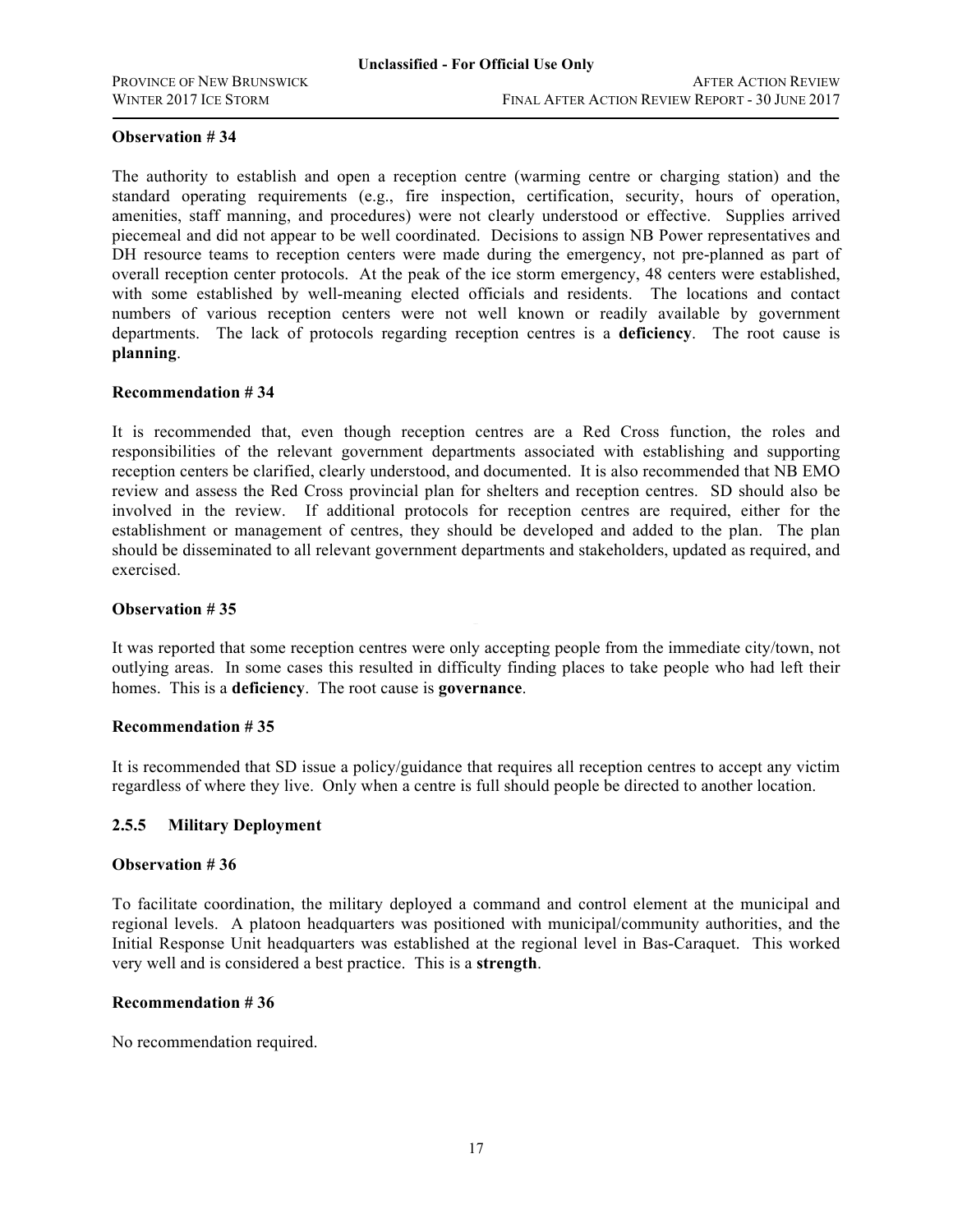There was a public perception that the military should be involved and their deployment went a long way to reassure the public. There was a correct feeling by political officials that the military presence would improve public confidence in the response operations. However, throughout the response emergency managers determined there was no requirement for military support. Furthermore, even following a military reconnaissance, there were no planned tasks for them when they arrived on site. The REOCs and NB Power were unaware that they were coming and had no idea how they should be employed. The Military Engineers assigned to assist with the power restoration efforts could not be employed in that role for safety reasons. After a discussion, the soldiers were tasked to conduct the door-to-door welfare checks. However, the NB EMO was in the process of sending enforcement personnel from the JPS for this task. In the end, the presence of the military was appreciated, but was unnecessary. This is a **deficiency**. The root cause is **governance**. A contributing factor may be **education**.

### **Recommendation # 37**

It is recommended that elected officials and the emergency management network be educated on the use of military resources. The military may not be advantageously employed during emergencies for the following reasons: they are not available due to deployments or higher priority tasks; they are not suitable for a wide range of tasks; they need considerable mobilization time; and by doctrine are considered "the force of last resort."

## **2.6 RECOVERY**

### **Observation # 38**

The Recovery Team prepared a briefing note for government on the potential support for impacted residents that could be approved, as well as a recommended course of action. However, the government announced the recovery plan prior to staff being prepared to issue financial instructions and train local staff on processing Disaster Financial Assistance claims for the emergency. As a result, flood damage compensation forms were issued to the public, which resulted in an estimated 70 percent increase in staff effort to administer claims. The use of the wrong forms required staff to contact each claimant to gather pertinent information. This is a **deficiency**. The root cause is **governance**.

#### **Recommendation # 38**

It is recommended that the Recovery Team formally indicate to the government when they are ready to launch a provincial recovery operation, including the administration of financial relief claims. The official announcement of the disaster assistance should include a start date for claim processing. The development of event specific compensation forms, based on the provincial Threat, Risk and Vulnerability Analysis, that could be more quickly prepared should also be considered.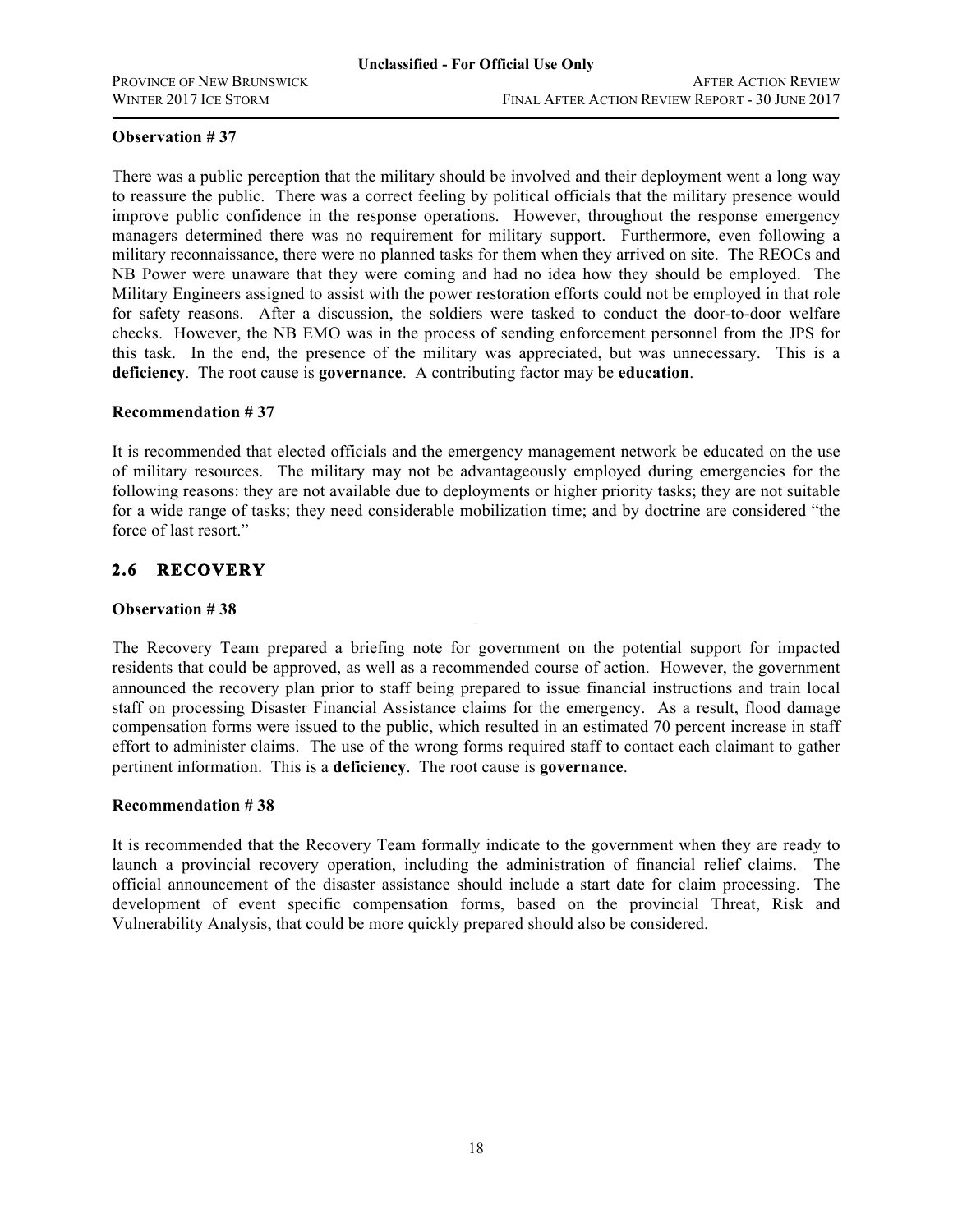## **2.7 ROLES AND RESPONSIBILITIES**

### **Observation # 39**

A disconnect exists between municipal officials who deal with emergency situations in their own areas, and the LSD representatives who act on behalf of the Province. In some locations the relationship has diminished to the point that a municipal official "reportedly" said he would not to support or cooperate with the LSD representatives. Despite everyone's good intentions, the disconnect is in part due to a lack of knowledge of the benefits of the inter-agency team approach. This is a **deficiency**. The root cause is **training**.

### **Recommendation # 39**

It is recommended that tabletop (or study) exercises be conducted with a scenario involving municipal and LSD resources along with the REMC so that each party learns what the others have to offer, and to better understand roles and responsibilities.

## **2.8 PUBLIC COMMUNICATIONS**

### **Observation # 40**

also noticed that frontline workers were in attendance during the daily media conferences. This forced The Premier delivered very effective media conferences throughout the response and recovery to the ice storm. However, there were problems with the collection of information for the conferences by his support team as well as the actual presentations. During the information collection phase, at least three members of the Premier's support team were asking the same basic questions of different people. It was people to work at cross purposes, and diverted emergency managers from their primary tasks. This is a **deficiency**. The root cause is **planning**. **Governance** is a contributing factor.

#### **Recommendation # 40**

It is recommended that an information collection matrix be developed to support the Premier's media conferences. The matrix should identify the type and depth of the information required, identify the person/organization tasked to provide it, and the delivery time. A basic matrix can be developed before emergencies and refined to address current circumstances. If specialists are required to support a news conference, they should not be frontline workers, but senior personnel from departmental headquarters. Consideration should be given to asking the specialists to speak within their area of expertise. For example, the Chief Medical Officer of Health and/or the Fire Marshal could have been called on to address the carbon monoxide threat.

### **Observation # 41**

The Communications Wing of the Executive Council Office tasked the Communications Director assigned to NB EMO to support the Premier's news conferences. In this role he was required to gather information, draft the Premier's speeches and other related duties. This assignment took his efforts away from his normal tasks, and as a result he did not have time to produce emergency public information for NB EMO. This forced NB EMO staff to produce the required product, which diverted them from their primary duties. This is a **deficiency**. The root cause is **planning**. **Governance** is a contributing factor.

### **Recommendation # 41**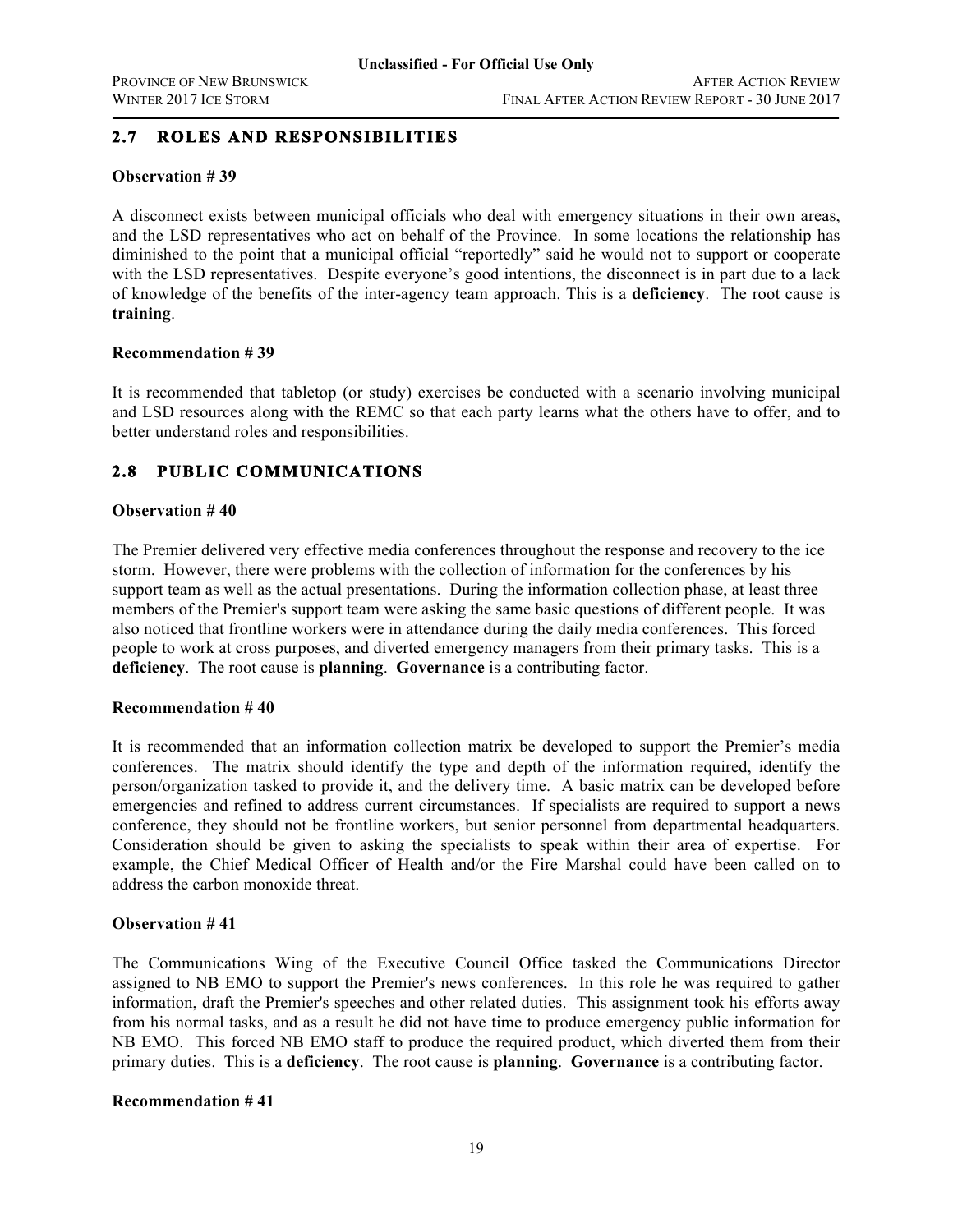It is recommended that when the PEOC is activated, the assigned Communications Director be accountable only to the NB EMO Director for the development and distribution of emergency public information. It is also recommended that the Executive Council Office communications staff support the Premier's news conferences, and minimize their demands on the Communications Director assigned to NB EMO. The requirement to coordinate the public messaging within government and with other stakeholders does not change.

### **Observation # 42**

During all of the public consultation sessions it was noted that all public messaging was delivered in both official languages. However, there was concern with the messaging released in French. The French used, referred to by some as "proper French", was not the local dialect spoken and was therefore unfamiliar to many residents of the Acadian Peninsula. There was also a problem with the technical level of the information given. As a result, a lack of understanding of the releases existed. An example given at the public sessions was that the French terms for odorless and tasteless in emergency information about carbon monoxide were not understood. The technical level of the information conveying the dangers of carbon monoxide and how downed power lines can transfer electricity across frozen ground also led to confusion. This is a **deficiency**. The root cause is **planning**.

### **Recommendation # 42**

ensure that the technical level of information conveyed is appropriate. It is recommended that all emergency public information in both official languages be crafted to be understood by the target audiences. This includes ensuring that messaging is issued in the local dialect so that it is easily understood by the people the information is intended to reach. There is also a need to

#### **Observation # 43**

Throughout this event all available information mediums were used to keep the public informed. Emergency public information was distributed using: the National Public Alerting System; broadcast media; social media; briefings and written material at reception and warming centres; and distribution of written and verbal information during door-to door welfare visits. It was noted, however, that there was a lack of battery powered radios in people's homes, which limited the effectiveness of broadcast media for emergency information. Overall, the distribution of public information during the event is a **strength**.

#### **Recommendation # 43**

It is recommended that, to overcome the lack of battery powered radios in homes, people should be educated, before emergencies, to listen to car radios at scheduled times for emergency information.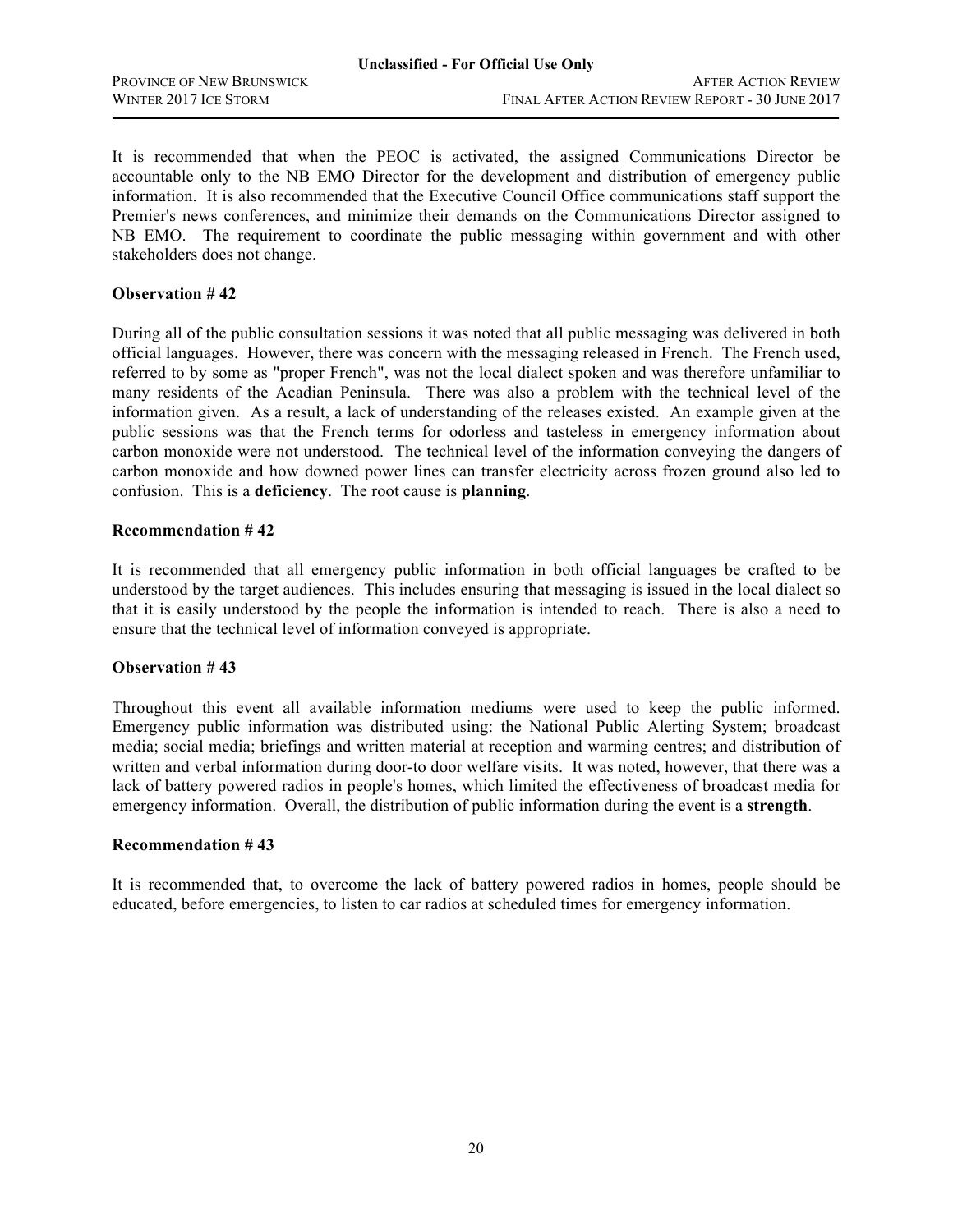Throughout the ice storm, NB EMO made excellent use of social media to pass emergency public information including: initial weather warnings; advice on 72-hours preparedness; food safety; and frequent updates on the location and operating hours of warming/reception centres and emergency shelters. Regular updates also included warnings about carbon monoxide poisoning, rising water levels and possible flooding, medical assistance available from Tele-Care 811, and warnings about downed power lines and trees in contact with power lines. Requests to check on neighbours were also passed on social media. Important public information was posted/tweeted regularly. Key messages from NB Power and the province were re-tweeted/posted as well. NB EMO's social media platforms were good sources of public information throughout the event. This is a **strength**.

### **Recommendation # 44**

No recommendation required.

### **Observation # 45**

Despite an early and aggressive communication plan to warn residents about the dangers of carbon monoxide, two residents died and 49 were hospitalized due to carbon monoxide poisoning. Several officials noted that residents did not understand the danger of the cumulative effect of carbon monoxide and in some cases ignored all warnings. No classification required.

### **Recommendation # 45**

It is recommended that the Fire Marshal conduct an aggressive communication and education program about the dangers of carbon monoxide poisoning. Consideration could be given to a discount/rebate program for residents to purchase approved carbon monoxide detectors.

### **Observation # 46**

At the request of local authorities, NB Power changed its response priority from power restoration to road clearance. This was a priority task to open roads for emergency and work vehicles to ensure public safety. Although the change in priority, the reason for it, and its impact on restoration was announced during media conferences, the change was not emphasised by the media. In some cases the change in priority was unfairly reported as a failure by NB Power to meet their restoration priorities. This led to unnecessary frustration and confusion in the impacted areas. This is a **deficiency**. The root cause is **governance**.

#### **Recommendation # 46**

It is recommended that NB Power and the Government of NB (GNB) monitor the media and take immediate action to correct misinformation.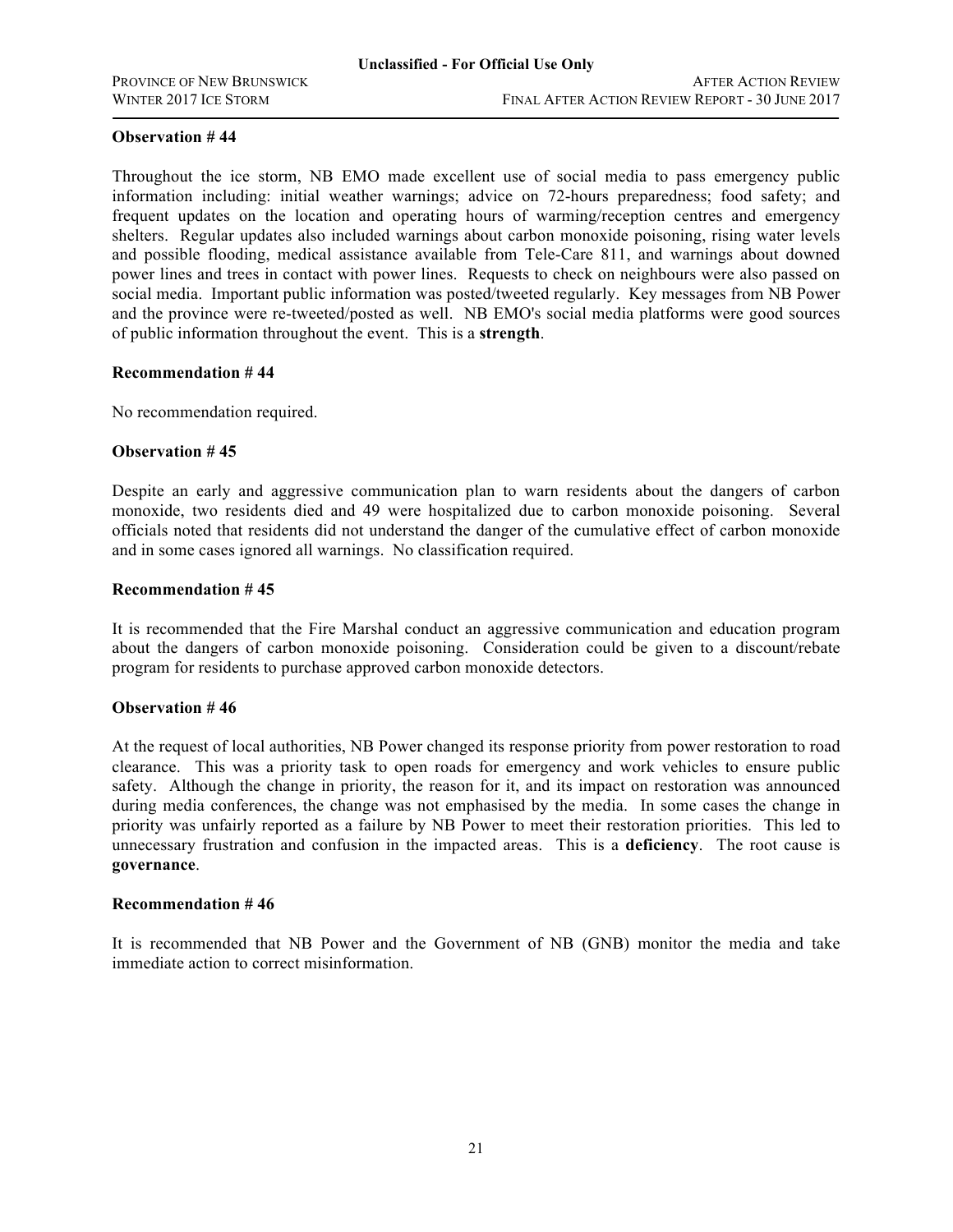There is a perception that NB Power communications were consistently inaccurate with regards to the extent of the damage and when the power would be restored. A number of victims expressed the belief that NB Power over promised and under delivered, resulting in a loss of confidence in the utility and the government. This perception was unfair, as the information provided by NB Power was accurate, based on the information available at the time of release. The changes in damage assessment were forced on NB Power by changing circumstances and were unavoidable. For example, a damage assessment quickly and dramatically changed when thawing ice allowed broken poles to fall. Before this happened, it was impossible to identify broken/weakened poles under the thick ice. Changes to the damage assessment and restoration schedule resulted in disappointment, frustration, and anger for many people who stayed in their homes without heat when they otherwise would have relocated. This was especially frustrating for NB EMO during the first 48 to 72 hours, because their initial response plan was based on NB Power's estimated five day recovery period. During the review of the documentation and interviews there was no indication that NB Power's damage assessments were faulty or deliberately misleading. This is a **deficiency.** The root cause is **governance.**

#### **Recommendation # 47**

It is recommended that, during severe power outages, while the full extent of the damage is being determined, NB Power consider a policy of under promising and over delivering. The acquisition of modern power utility damage assessment software should be a priority.

### **Observation # 48**

The NB Power public communication plan included NB Power representatives being stationed at reception centers to brief the public. In addition, information flyers were distributed as part of the doorto-door welfare check campaign, as well as posted at local businesses (e.g., Tim Horton's). This was well received by the public and helped maintain confidence in NB Power and the government. This is a **strength**.

#### **Recommendation # 48**

It is recommended that this practice continue during severe power outages, resources permitting.

#### **Observation # 49**

In many cases people were not aware of, nor did they know the location of, the reception/warming centers. Due to the power outage, communication and public announcements had limitations. This is a **deficiency**. The root cause is **planning**.

#### **Recommendation # 49**

It is recommended that NB EMO consider developing brochures or other educational material with information on designated reception/warming centres so that residents can keep this information on hand with their emergency preparedness kits.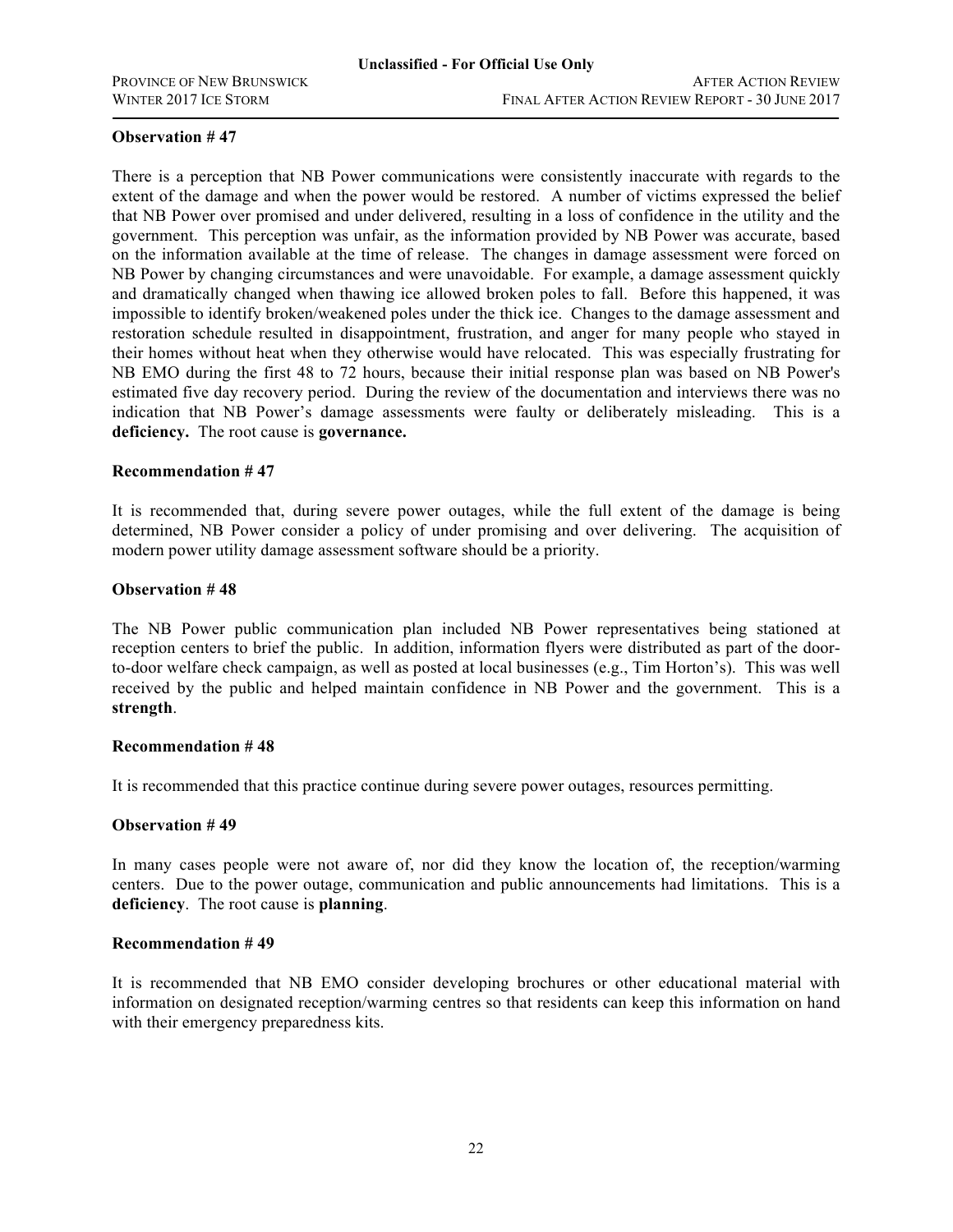## **2.9 TELECOMMUNICATIONS AND FACILITIES**

### **Observation # 50**

A critical component of an EOC is the communication system that supports the staff. The use of cellular phones remains the principle method to pass information. On several occasions REOC members were in blackout areas due to the failure of cellular services. This is a **deficiency**. The root cause is **resources**.

### **Recommendation # 50**

It is recommended that satellite phones be used to provide redundancy for field communications.

### **Observation # 51**

The NB EMO offices and the PEOC are located in the basement floor of a very old building in the St. John River flood plain, which has flooded in the past. The potential for complete loss of this facility has been reported in the past. Although the PEOC was judged to be effective, the location of the centre remains a major concern. This is a **deficiency.** The root cause is **resources**.

### **Recommendation # 51**

It is recommended that the NB EMO be relocated as soon as possible.

### **Observation # 52**

On arrival in the impacted area the military were issued Trunk Mobile Radios. This was the only way that military operations could be coordinated with the civilian officials. This is a **strength**.

### **Recommendation # 52**

No recommendation required.

### **Observation # 53**

No 911 Public Safety Answering Points (PSAP) were out of service during this event. The Miramichi PSAS operated on backup power for a period of time. In fact, ANB is confident that no calls for assistance were missed during this event. This is a **strength**.

### **Recommendation # 53**

No recommendation required.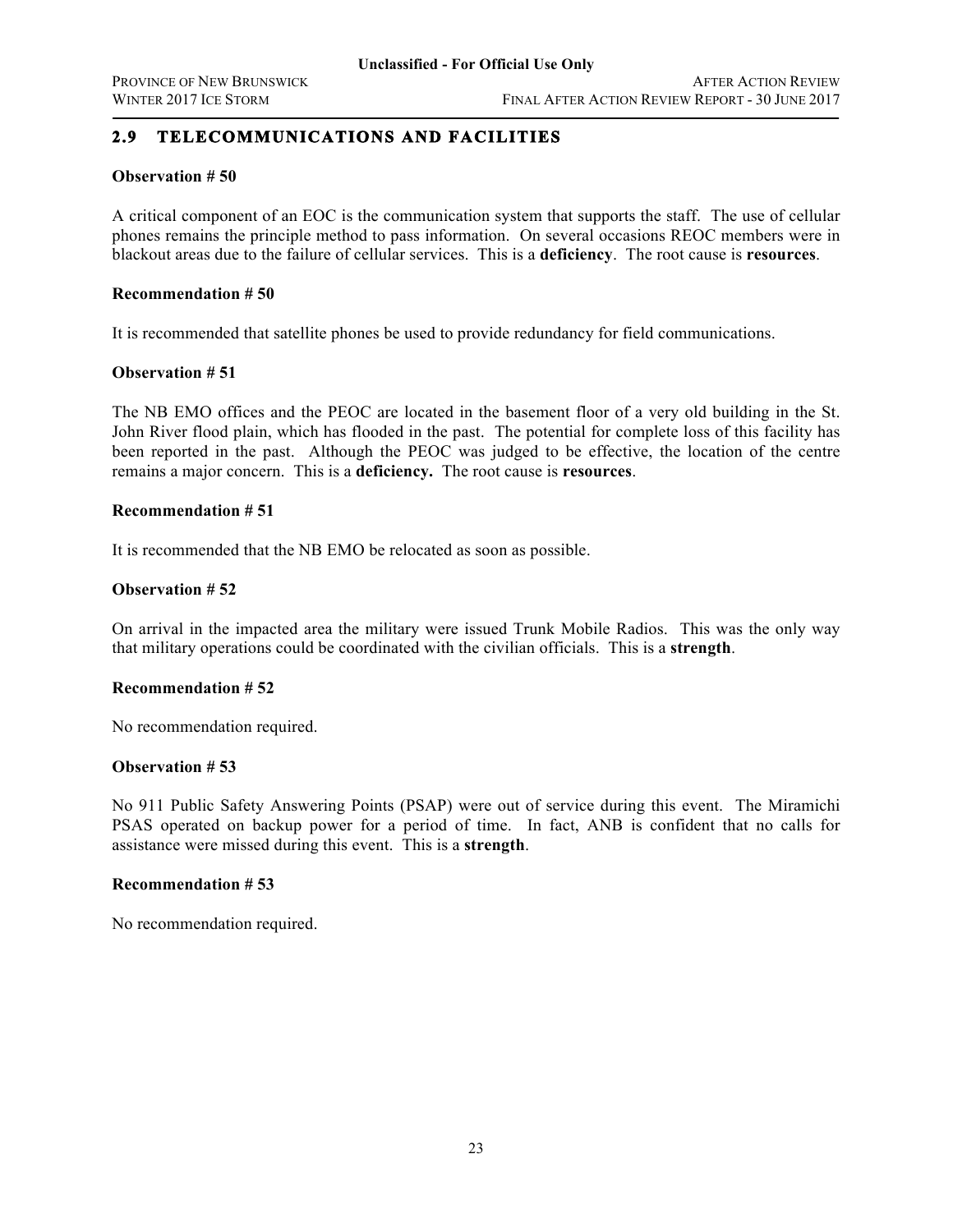During the peak of this emergency, the demand for connectivity strained and sometimes overwhelmed commercial mobile communication systems that were not built to handle such high demand. Residents were sending videos/pictures or viewing social media when others were trying to check-up on relatives and friends. Communication partners expect this to occur, and in cooperation with national working groups, have developed doctrine and guidance on how to use a mobile phone during an emergency. There is a requirement for NB to develop similar material. This is a **deficiency**. The root cause is **planning**. **Education** is a contributing factor.

### **Recommendation # 54**

It is recommended that NB EMO include "use of mobile communication devices" or "staying connected guidance" educational material during their annual emergency management media campaign. Similar messaging should be included with public information issued during an emergency.